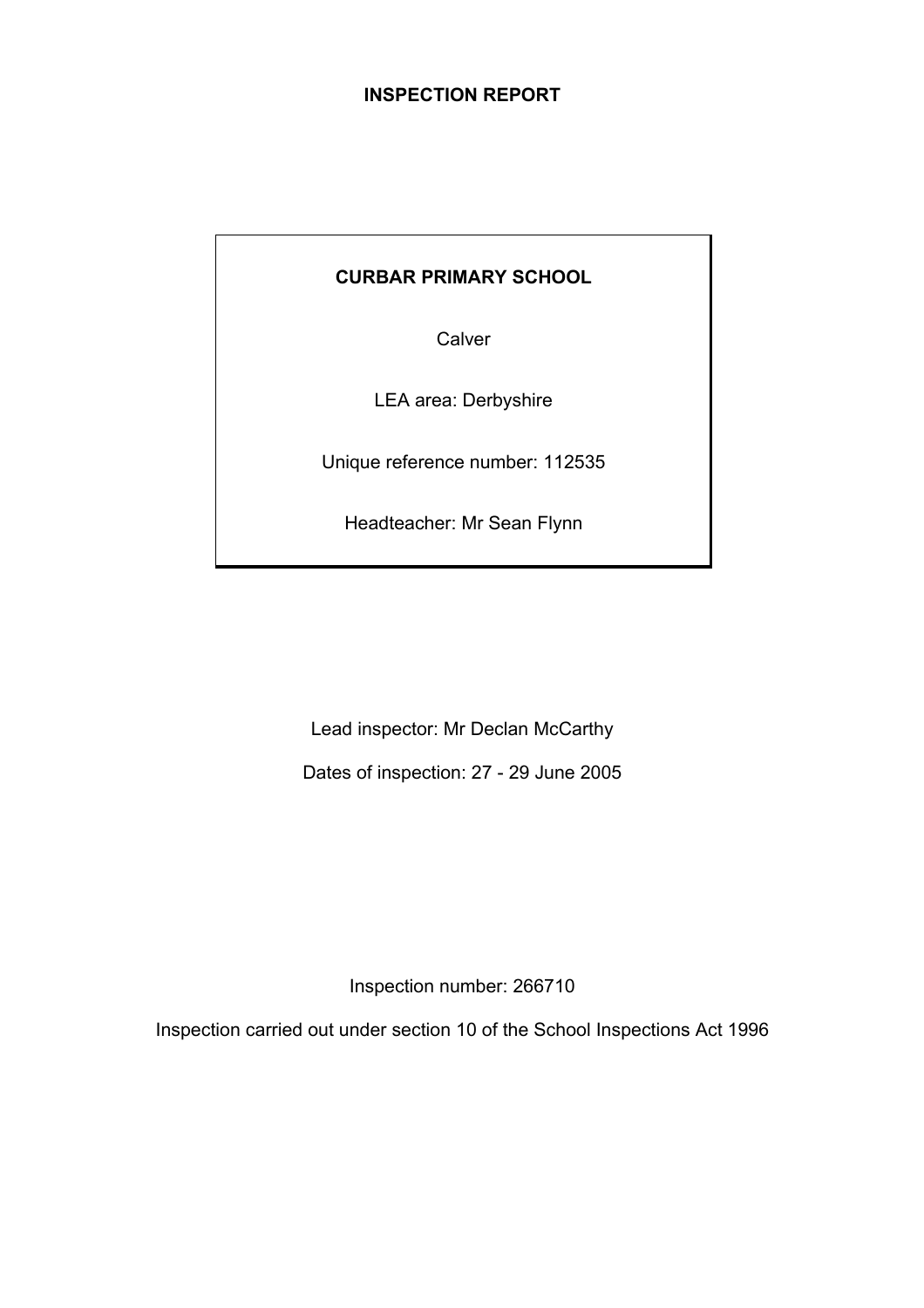## © Crown copyright 2005

This report may be reproduced in whole or in part for non-commercial educational purposes, provided that all extracts quoted are reproduced verbatim without adaptation and on condition that the source and date thereof are stated.

Further copies of this report are obtainable from the school. Under the School Inspections Act 1996, the school must provide a copy of this report and/or its summary free of charge to certain categories of people. A charge not exceeding the full cost of reproduction may be made for any other copies supplied.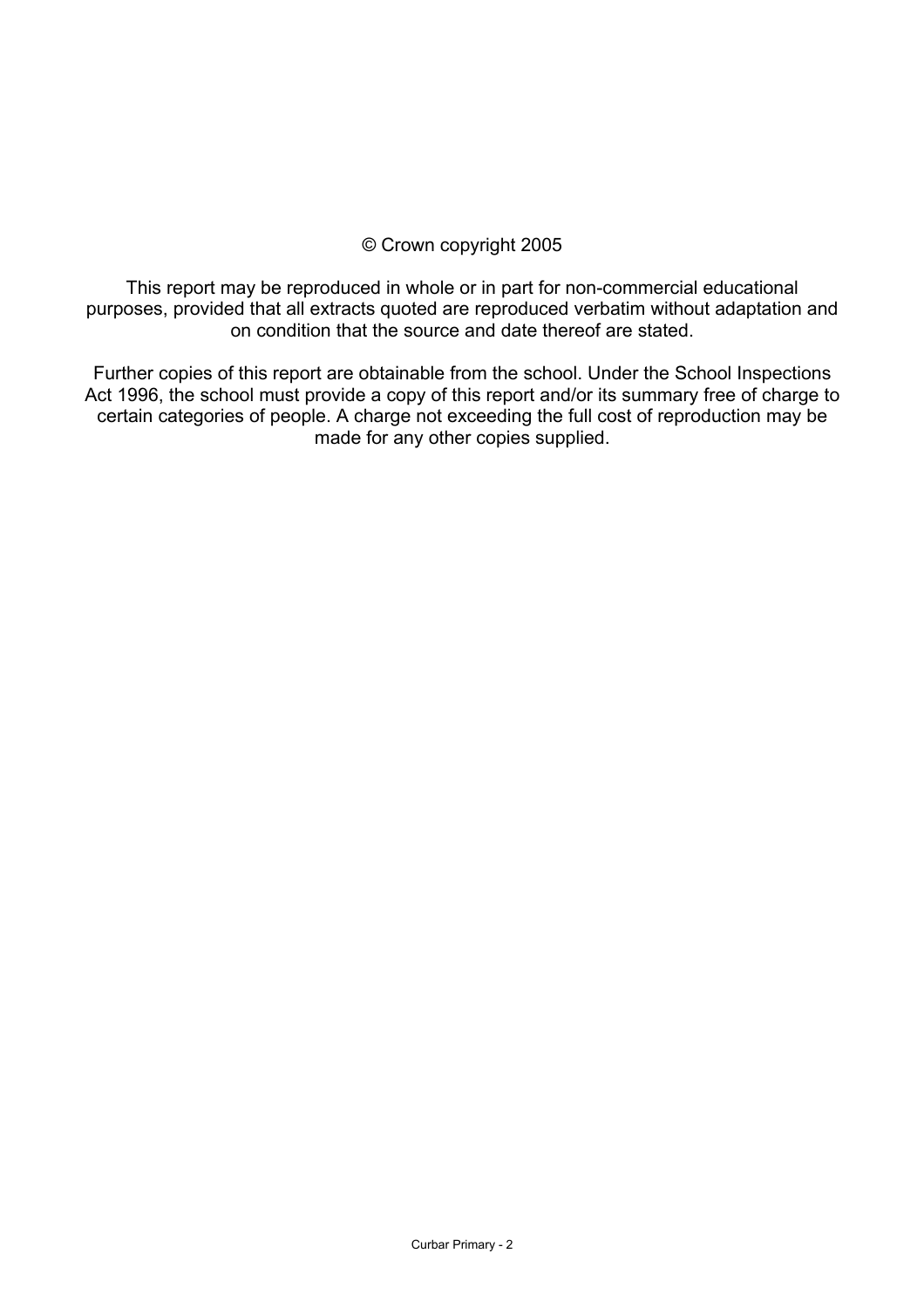# **INFORMATION ABOUT THE SCHOOL**

| Type of school:        |    | Primary   |    |                        |
|------------------------|----|-----------|----|------------------------|
| School category:       |    | Community |    |                        |
| Age range of pupils:   |    |           |    | $5 - 11$               |
| Gender of pupils:      |    |           |    | Mixed                  |
| Number on roll:        |    |           |    | 60                     |
| School address:        |    |           |    | Calver Bridge          |
|                        |    |           |    | Calver                 |
|                        |    |           |    | <b>Hope Valley</b>     |
|                        |    |           |    | Derbyshire             |
| Postcode:              |    |           |    | S32 3XA                |
| Telephone number:      |    |           |    | 01433 630266           |
| Fax number:            |    |           |    | 01433 630266           |
| Appropriate authority: |    |           |    | Governing body         |
| Name<br>governors:     | ∩f | chair     | of | Mrs S Steer            |
| Date                   | οf |           |    | previous 15 March 1999 |

## **CHARACTERISTICS OF THE SCHOOL**

inspection:

Curbar Primary School has 60 pupils on roll, aged five to eleven, including 10 full-time children in the Reception year. The school is much smaller than other primary schools and is an integral part of the community of the three villages (Curbar, Calver and Froggat), acting as a unifying influence. The catchment is not entirely typical of a rural area, displaying rural deprivation alongside considerable affluence. Nearly all pupils are of white British heritage and a very small proportion are of mixed race. There are no pupils who speak English as an additional language. The levels of knowledge and understanding of children when they arrive at school vary from year to year  $-$  this year they are about average. There are very few pupils entitled to free school meals, which is a very low proportion compared to other primary schools. The proportion of pupils identified with special educational needs (SEN) is broadly average, although the number of pupils with a Statement of SEN is below national average. These mainly arise from emotional, social and behavioural difficulties, specific learning difficulties or speech and language difficulties. The number of pupils joining and leaving the school during the year is broadly average. Pupils are taught in three classes and many pupils have pre-school experience before starting school. The school is subject to falling rolls which are attributable to national demographic trends, exacerbated by high house prices in a desirable area, with little affordable housing for young families. There is a strong drama and music tradition in the school. The school has also won the Design Challenge Primary Section for two consecutive years, in 2003 and 2004 and is the first school ever to do this. The main sponsors are Rolls-Royce and this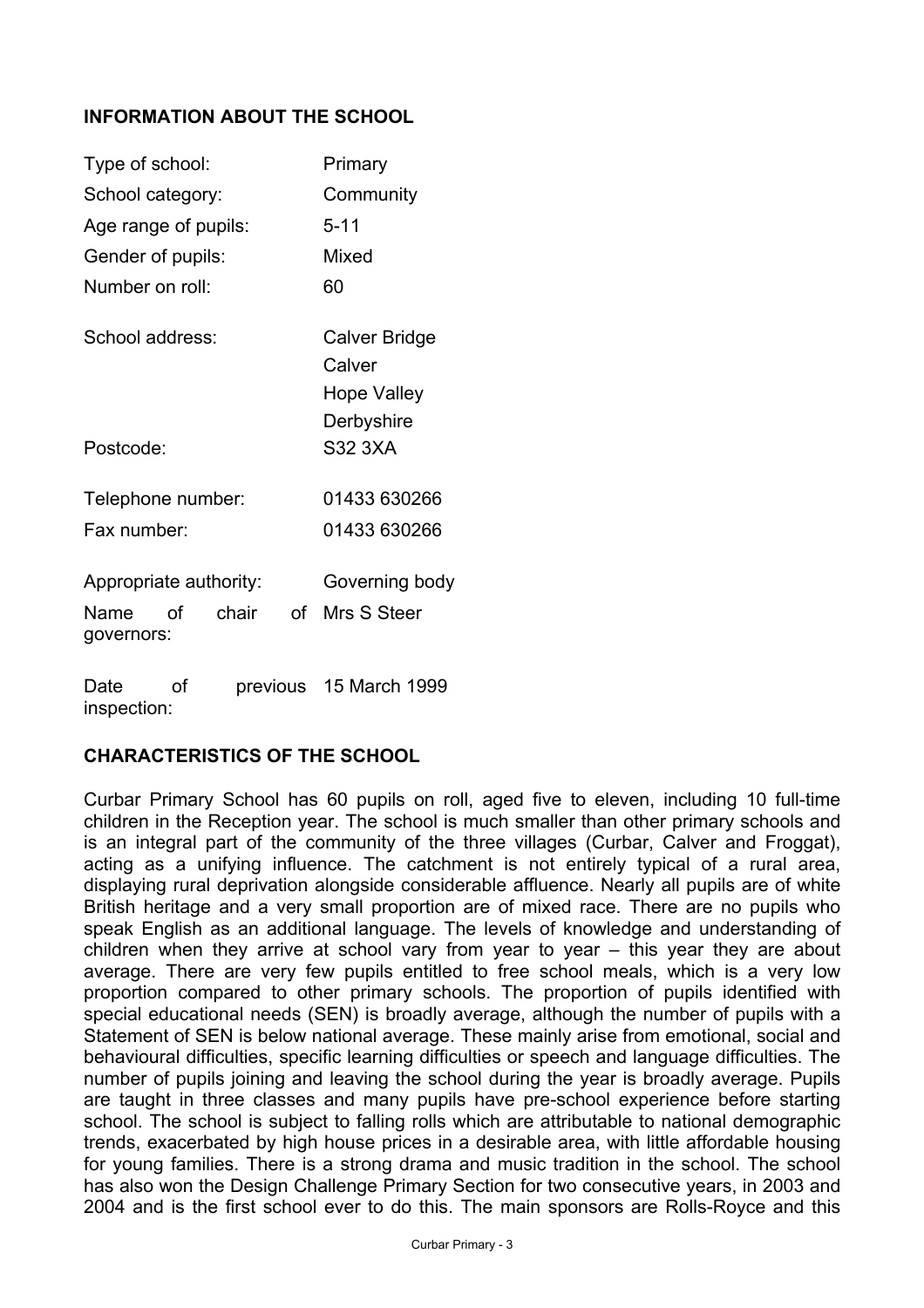provides a focus for work in design and technology. In 2004 the school received the ECO Bronze award and very recently it has gained the ECO silver award, for its work on improving the environment.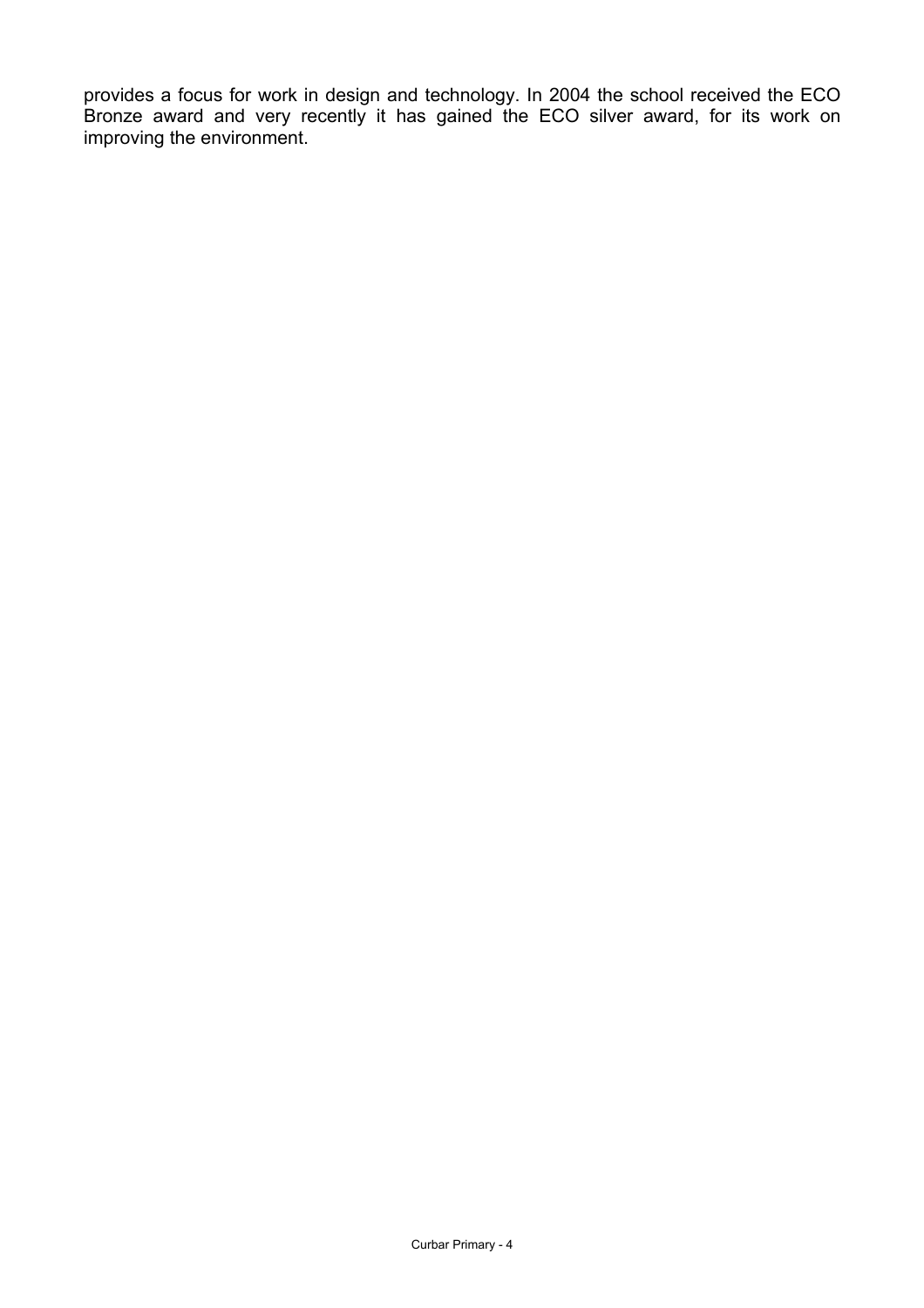# **INFORMATION ABOUT THE INSPECTION TEAM**

| <b>Members of the inspection team</b> |                                   |                | <b>Subject responsibilities</b>                   |
|---------------------------------------|-----------------------------------|----------------|---------------------------------------------------|
| 23886                                 | Declan McCarthy<br>Lead inspector |                | Special educational needs                         |
|                                       |                                   |                | <b>Mathematics</b>                                |
|                                       |                                   |                | Science                                           |
|                                       |                                   |                | Geography                                         |
|                                       |                                   |                | <b>History</b>                                    |
|                                       |                                   |                | Religious education                               |
|                                       |                                   |                | Citizenship                                       |
| 9487                                  | <b>Frances Hurd</b>               | Lay inspector  |                                                   |
| 20963                                 | <b>Judy Keiner</b>                | Team inspector | <b>Foundation Stage</b>                           |
|                                       |                                   |                | English                                           |
|                                       |                                   |                | Information and communication<br>technology (ICT) |
|                                       |                                   |                | Art and design                                    |
|                                       |                                   |                | Design and technology                             |
|                                       |                                   |                | <b>Music</b>                                      |
|                                       |                                   |                | Physical education                                |

The inspection contractor was:

Serco QAA

 Herringston Barn **Herringston Dorchester**  Dorset DT2 9PU

Any concerns or complaints about the inspection or the report should be made initially to the inspection contractor. The procedures are set out in the leaflet *'Complaining about Ofsted Inspections'*, which is available from Ofsted Publications Centre (telephone 07002 637833) or Ofsted's website (www.ofsted.gov.uk).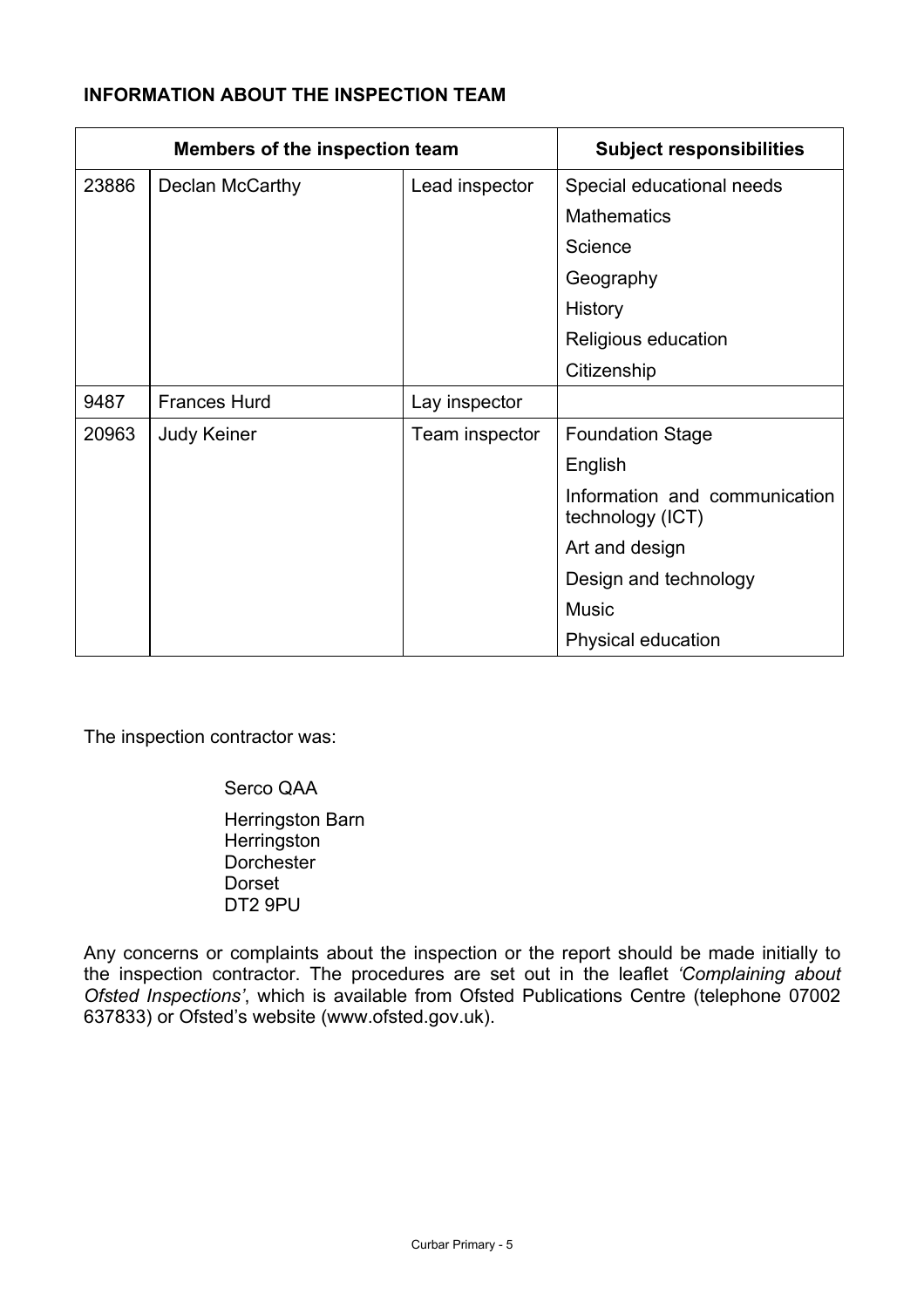# **REPORT CONTENTS**

|                                                                                                                                    | Page           |
|------------------------------------------------------------------------------------------------------------------------------------|----------------|
| <b>PART A: SUMMARY OF THE REPORT</b>                                                                                               | $\overline{7}$ |
| <b>PART B: COMMENTARY ON THE MAIN INSPECTION FINDINGS</b>                                                                          |                |
| <b>STANDARDS ACHIEVED BY PUPILS</b><br>Standards achieved in areas of learning and subjects                                        | 10             |
| Pupils' attitudes, values and other personal qualities                                                                             |                |
| <b>QUALITY OF EDUCATION PROVIDED BY THE SCHOOL</b>                                                                                 | 12             |
| Teaching and learning<br>The curriculum<br>Care, guidance and support<br>Partnership with parents, other schools and the community |                |
| <b>LEADERSHIP AND MANAGEMENT</b>                                                                                                   | 17             |
| <b>PART C: THE QUALITY OF EDUCATION IN AREAS OF LEARNING AND</b><br><b>SUBJECTS</b>                                                | 20             |
| AREAS OF LEARNING IN THE FOUNDATION STAGE                                                                                          |                |
| <b>SUBJECTS IN KEY STAGES 1 and 2</b>                                                                                              |                |
| <b>PART D: SUMMARY OF THE MAIN INSPECTION JUDGEMENTS</b>                                                                           | 33             |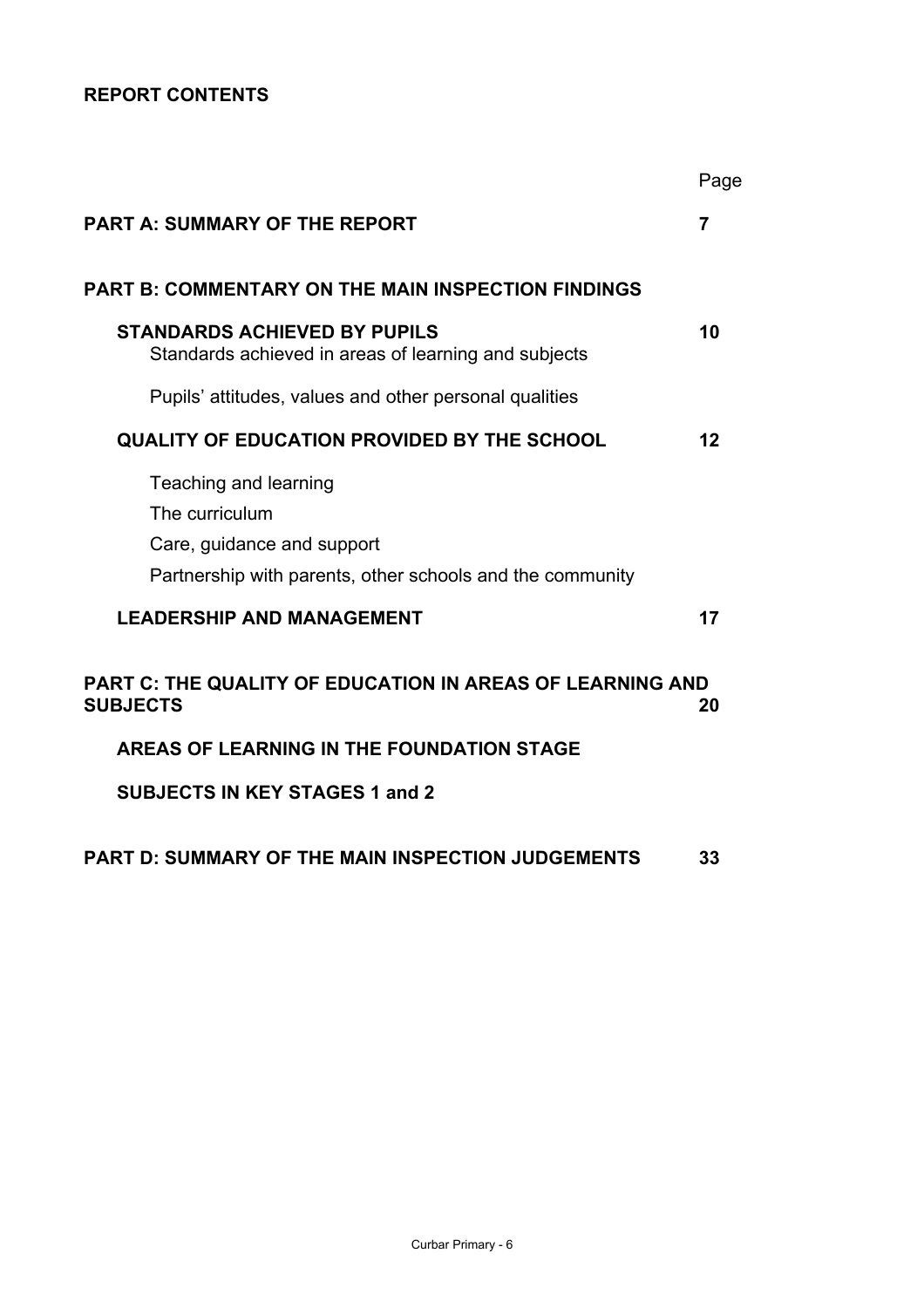# **PART A: SUMMARY OF THE REPORT**

### **OVERALL EVALUATION**

This is a **very good** school. The headteacher's very good leadership has transformed the school since the last inspection by establishing a very good ethos for learning and achievement and very good inclusion for all pupils. Standards are well above national averages overall and pupils' achievements are very good as a result of very good teaching. The school is very well managed and school governance is very good. The school provides good value for money.

The school's main strengths and weaknesses are:

- By Year 6 standards in science are very high and pupils' achievements are excellent.
- Pupils are not reaching the same high standards in ICT as in other core subjects.
- The headteacher's and senior teacher's very good leadership have impacted positively on pupils' achievements.
- Excellent provision for pupils' personal development has led to their excellent attitudes, excellent relationships and very good behaviour.
- The excellent opportunities for enriching the curriculum and very good links with parents and the community, impact very positively on pupils' achievements.
- Governors provide very good support for the school.
- Although teachers use their very good knowledge of pupils very effectively to raise standards, formal systems of assessment are not yet fully in place.

There has been very good improvement since the previous inspection in March 1999. Standards have risen substantially and all the issues from the previous inspection have been tackled very effectively. The school's performance in most subjects and areas of learning is much improved. Standards in ICT have risen and are now broadly average, as a result of recently improved use of resources to support teaching and learning. However, these have yet to impact fully on standards. Very good leadership and management are moving the school forward securely and raising standards quickly. Opportunities for extending pupils' learning and provision for pupils' personal development are now excellent. The school is well placed to continue to improve.

| <b>Results in National</b><br>Curriculum tests at the end<br>of Year 6, compared with: |      | similar schools |       |      |
|----------------------------------------------------------------------------------------|------|-----------------|-------|------|
|                                                                                        | 2002 | 2003            | 2004  | 2004 |
| English                                                                                |      | A*              | $A^*$ | A*   |
| mathematics                                                                            |      | A*              | $A^*$ |      |
| science                                                                                |      | A*              | A*    |      |

## **STANDARDS ACHIEVED**

*Key: A - well above average; B – above average; C – average; D – below average; E – well below average N.B. Caution is needed in interpreting this data as numbers are small. Similar schools are those whose pupils attained similarly at the end of Year 2.* 

Pupils' **achievements** are **very good** overall. Care must be taken when interpreting the results above, as there were only seven pupils in the 2004 Year 6. Nevertheless, the results show that standards were very high in English, mathematics and science in both 2003 and 2004. This inspection shows that standards in Year 6 are well above average in English and mathematics and very high in science. Standards are above the expectations of the agreed syllabus in religious education and broadly average in ICT. The school's own detailed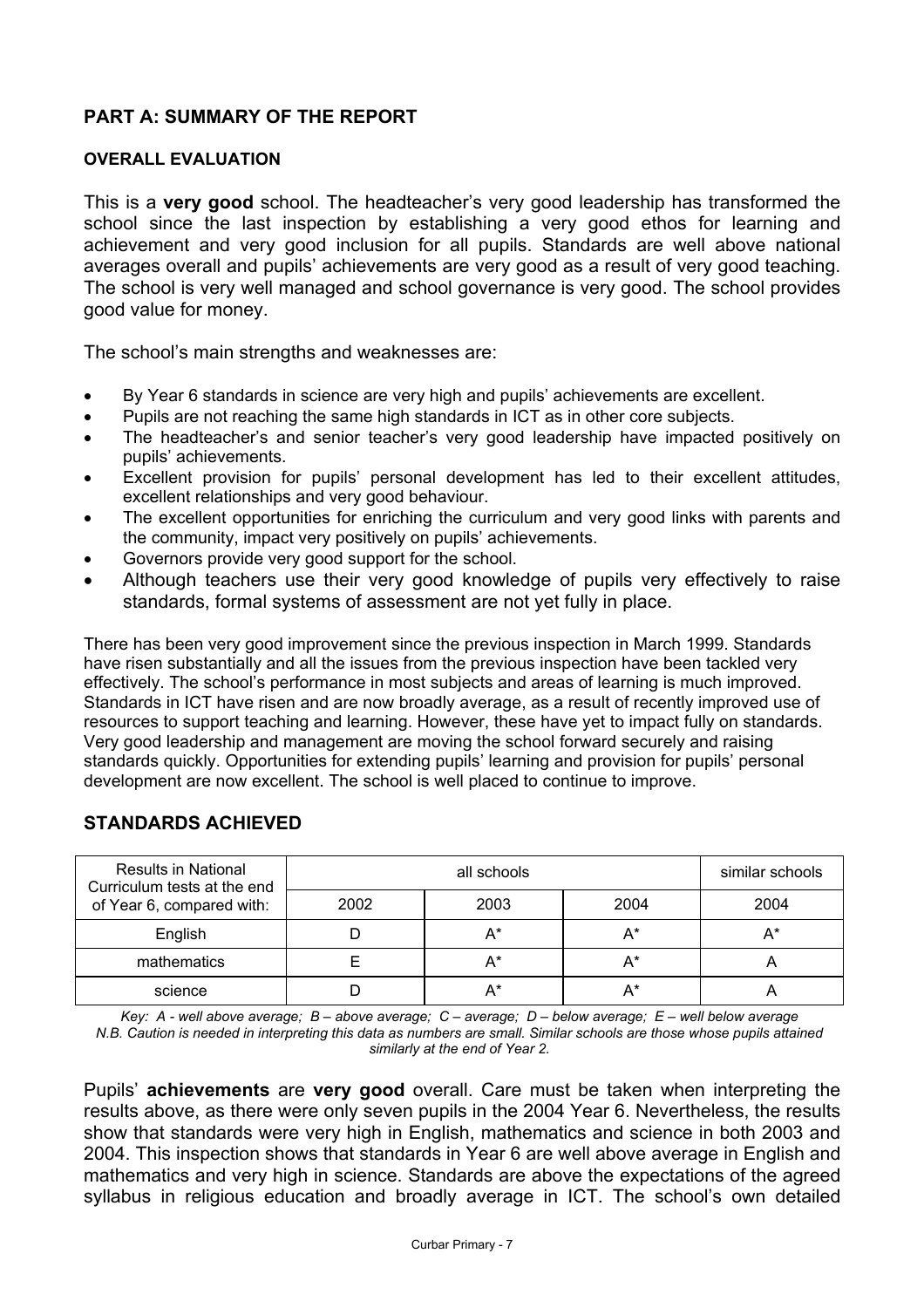analysis of pupils' performance over time, confirmed by inspection findings, indicates that pupils in Years 3 to 6 are achieving very well. The 2004 Year 2 results show that standards in reading, writing and mathematics are broadly average and very high at the expected Level 2 in these subjects. However, there were only 3 pupils in the 2004 year group, so again, care must be taken when interpreting these results. Trends over time show that standards are rising below the national trend in Year 2 and above the national trend in Year 6. Nevertheless, the school's own self analysis supported by the LEA shows that standards have been maintained at an above average level in Year 2 and pupils' achievements are good. This is confirmed by inspection findings where standards for current Year 2 pupils are above average in reading, writing and mathematics and pupils are achieving well. Overall, standards are above average in relation to the goals expected for pupils at the end of the reception year and children's achievements are good. Furthermore, standards in personal, social and emotional development are well above average and children's achievements are very good.

**Pupils' personal qualities**, including their spiritual moral, social and cultural development, are **excellent** overall. Pupils' attitudes are excellent; they have excellent relationships with others and behave very well throughout the school, attendance is very good and punctuality is good.

## **QUALITY OF EDUCATION**

The **quality of education** provided by the school is **very good. Teaching** and learning are **very good** overall with consistently very good teaching in Years 3 to 6. Teachers have very good knowledge of pupils, they maintain very good relationships in lessons and set very high expectations for learning and behaviour. As a result, pupils' learning and their achievements are very good. However, formal systems of assessment, including the setting of individual targets in English, mathematics and science are not fully developed.

The curriculum is very good, with very good provision for pupils with special educational needs, very good inclusion for all pupils and an excellent range of extra-curricular activities. The school provides good quality care for its pupils with very good collaboration with parents and partnership with community. As a result, there are enhanced opportunities to promote achievement.

## **LEADERSHIP AND MANAGEMENT**

**Leadership and management** are **very good.** Leadership by the headteacher and the senior teacher is very good. They support and motivate other staff very effectively and teamwork is strong. Management is very good with very good monitoring and self-evaluation, particularly the use of performance data to raise standards. The work of the governing body is very good. Governors have a very good understanding of the school's strengths and visit the school regularly to evaluate its work. They also ensure that all statutory requirements are met.

## **PARENTS' AND PUPILS' VIEWS OF THE SCHOOL**

Parents have very positive views of the school and pupils are very enthusiastic about what the school has to offer.

#### **IMPROVEMENTS NEEDED**

The most important things the school should do to improve are: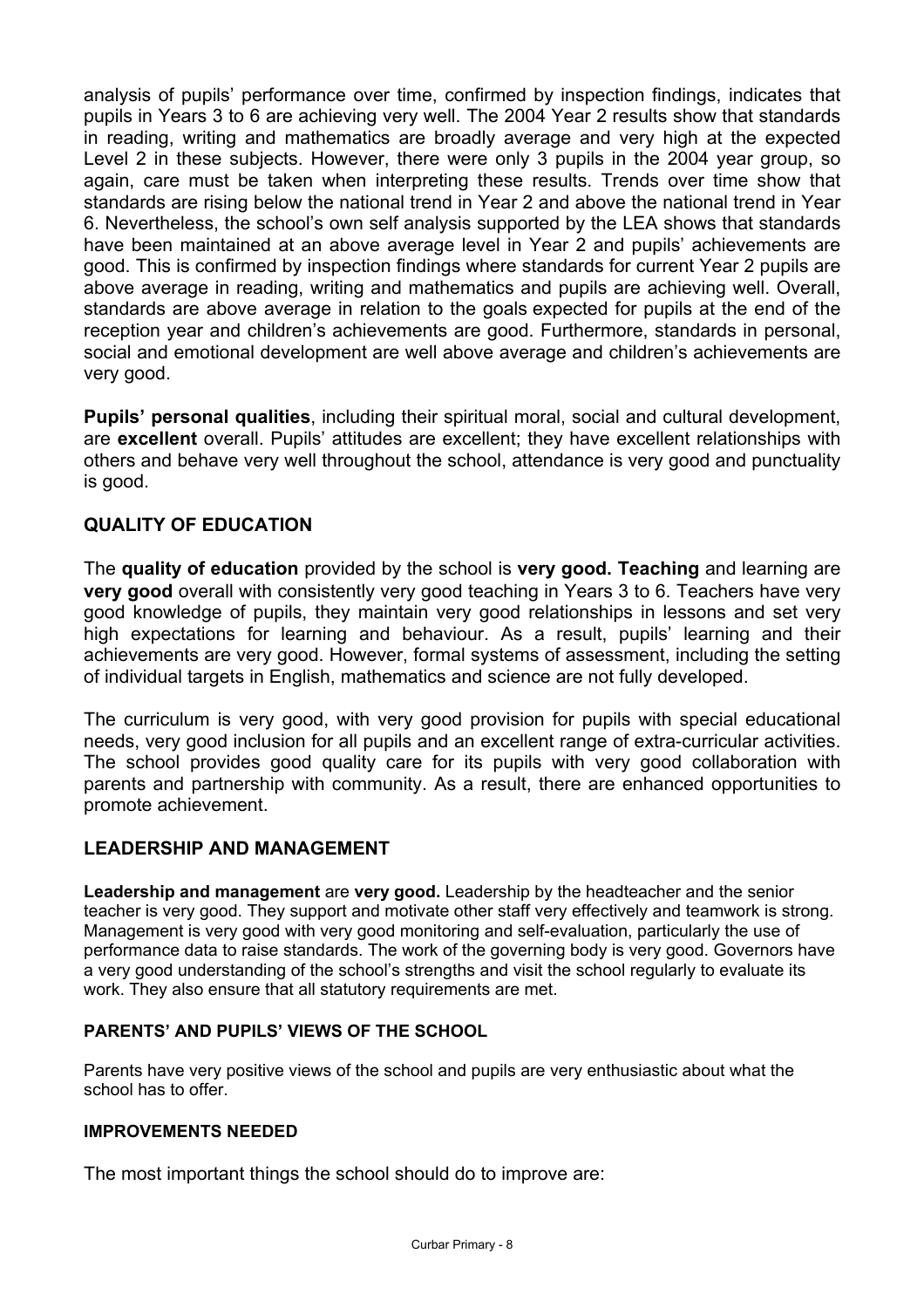- develop formal systems of assessment throughout the school and ensure these are consistently used to systematically record pupils' progress and guide planning;
- to raise further standards in ICT.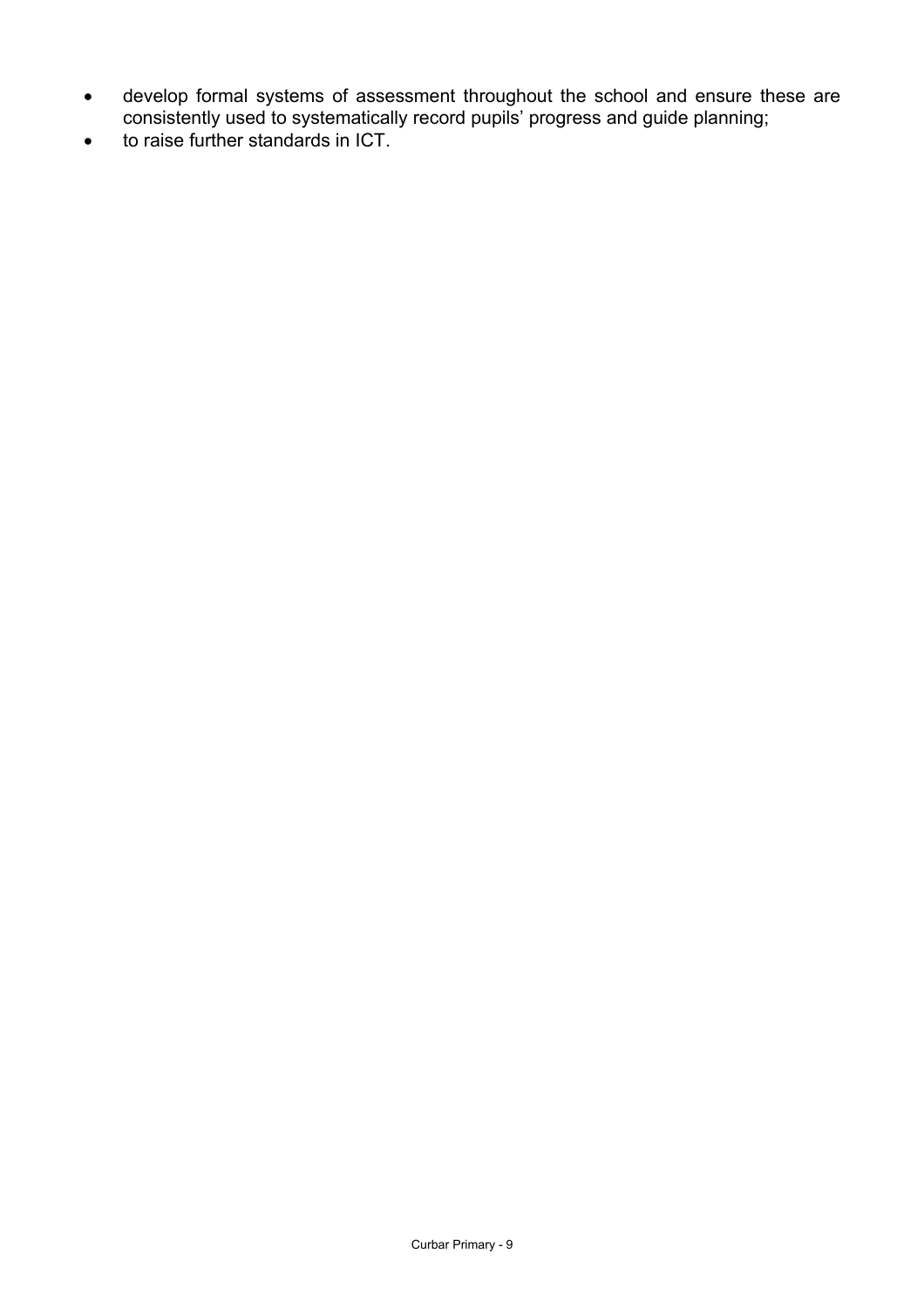## **PART B: COMMENTARY ON THE INSPECTION FINDINGS**

## **STANDARDS ACHIEVED BY PUPILS**

### **Standards achieved in areas of learning and subjects**

Overall achievement in the school is very good; it is good in the Foundation Stage and in Years 1 and 2, and very good in Years 3 to 6. Standards are high in Year 6 because pupils learn very effectively as a result of very good teaching.

#### **Main strengths and weaknesses**

- In Year 6 standards in science are very high and standards in English and mathematics are well above average.
- Standards in reading are well above average and standards in writing are above average in Year 2.
- There have been significant improvements in most subjects since the previous inspection, particularly in English, mathematics, science and ICT.
- All pupils achieve very well overall, including higher attainers and those with special educational needs

#### **Commentary**

- 1. A number of significant factors have led to the high standards Year 6 pupils achieve in English and mathematics and their very high standards in science. Firstly, the headteacher, working closely with all staff, has made very good use of performance data and self-evaluation to raise standards and maintain an upward trend. Secondly, the National Strategies for Literacy and Numeracy have been very effectively implemented. Teaching is also consistently very good and there are excellent opportunities to extend pupils' learning, particularly through booster classes and extended visits. As a result, pupils learn very effectively and achieve very well. Although the 2004 results show that by Year 2 standards in reading, writing, mathematics and science are broadly average overall. Trends over time show standards falling below the national trend in reading, writing and mathematics in Year 2. However care must be taken when interpreting these results as there were only three pupils in this year group and all of them reached the expected Level 2. The school's own analysis, confirmed by a recent LEA review of the school shows that by Year 2 all pupils are achieving above expectations because teaching is good and the curriculum is well organised to take account of differing needs and abilities. Furthermore, trends over time in Year 6 are above the national trend in English, mathematics and science. The findings of this inspection show that the school is maintaining high standards in English, mathematics and science.
- 2. There has been very good improvement in standards since the previous inspection. At that time pupils in Year 6, were reaching below average standards in English and mathematics and broadly average standards in science. The high standards Year 6 pupils now achieve in English, and mathematics and their very high standards in science represents excellent improvement in these subjects overall. Standards have also risen in ICT since the previous inspection when they were unsatisfactory and are now satisfactory. This is due to good recent improvement in ICT resources with training, which has led to more confidence in the use of ICT by staff. However the school has identified that more needs to be done to bring standards in ICT up to the level of standards in other core subjects. Standards in religious education have also risen to above the expectations of the agreed syllabus, by Year 6 since the previous inspection.
- 3. The attainment of children when they start school is broadly average. Good teaching enables them to achieve well. By the time they leave reception nearly all children will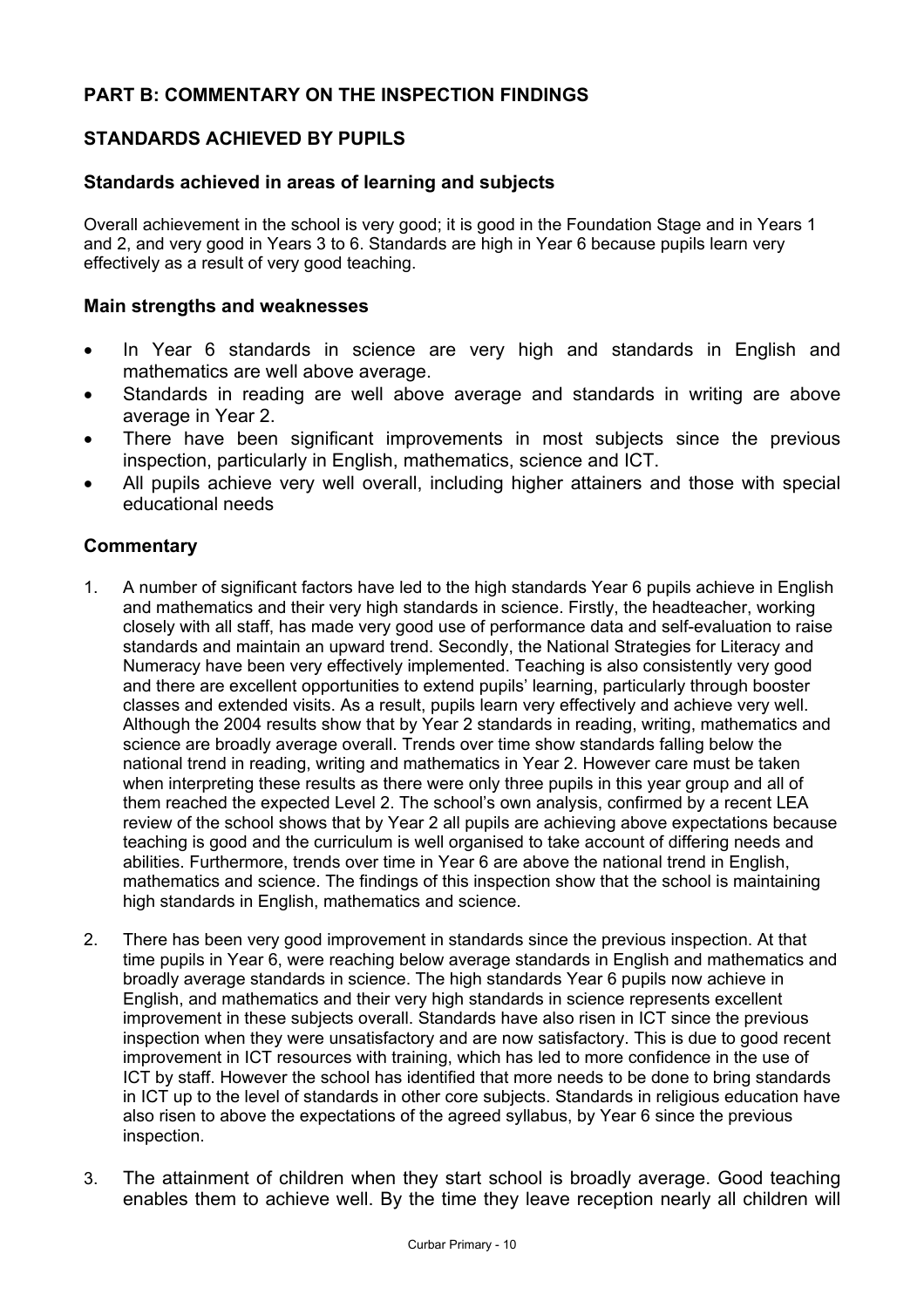reach above the required standards in communication language and literacy and in mathematical development. Children are mostly reaching well above the required standards in personal, social and emotional development and their achievements in this area of learning are very good. This is mainly due to the strong teamwork among staff in ensuring that children settle into their routines quickly and the very good opportunities provided to develop social interaction.

- 4. Pupils of different capabilities, including higher attainers and those identified with special educational needs, achieve equally well because teachers ensure that they are fully included in learning by matching tasks closely to pupils' different learning needs. Higher attaining pupils are challenged in their learning and good use is made of booster classes after normal school hours to enhance pupils' learning and attainment. All pupils with special educational needs achieve as well as their peers, as a result of the very good support they receive from teachers and support assistants.
- 5. More challenging whole school targets are set each year and these are based on good assessment information. However, individual targets for pupils are not yet set in English, mathematics, science or ICT, which limits pupils' understanding of how well they are expected to do. Nevertheless, this has had a limited impact on standards as staff have a through knowledge of pupils' needs and use this very effectively in lessons to move their learning forward.

## **Pupils' attitudes, values and other personal qualities**

Pupils' attitudes to learning and towards their school are excellent. Their behaviour is very good. Their spiritual, moral, social and cultural development is excellent overall. Attendance is very good and punctuality is good.

## **Main strengths and weaknesses**

- Pupils, particularly those in the oldest class, show an exceptional willingness to take on responsibility and display enterprise.
- Their confidence and self-esteem are excellent.
- Relationships, both between adults and pupils, and amongst the children themselves, are excellent.
- The provision for pupils' cultural development is excellent.

## **Commentary**

#### *Attendance in the latest complete reporting year (%)*

| Authorised absence |     |  | Unauthorised absence |     |
|--------------------|-----|--|----------------------|-----|
| School data        | 4.6 |  | School data          |     |
| National data      |     |  | National data        | 0.4 |

*The table gives the percentage of half days (sessions) missed through absence for the latest complete reporting year.*

6. Attendance is well above the national average as it has been for the last four years. Its importance is regularly promoted to parents, who are conscientious in informing the school of pupils' absence and very seldom take holidays in term time. Almost all pupils live within a mile and a half and many walk to school. Registers are appropriately completed and data is monitored electronically.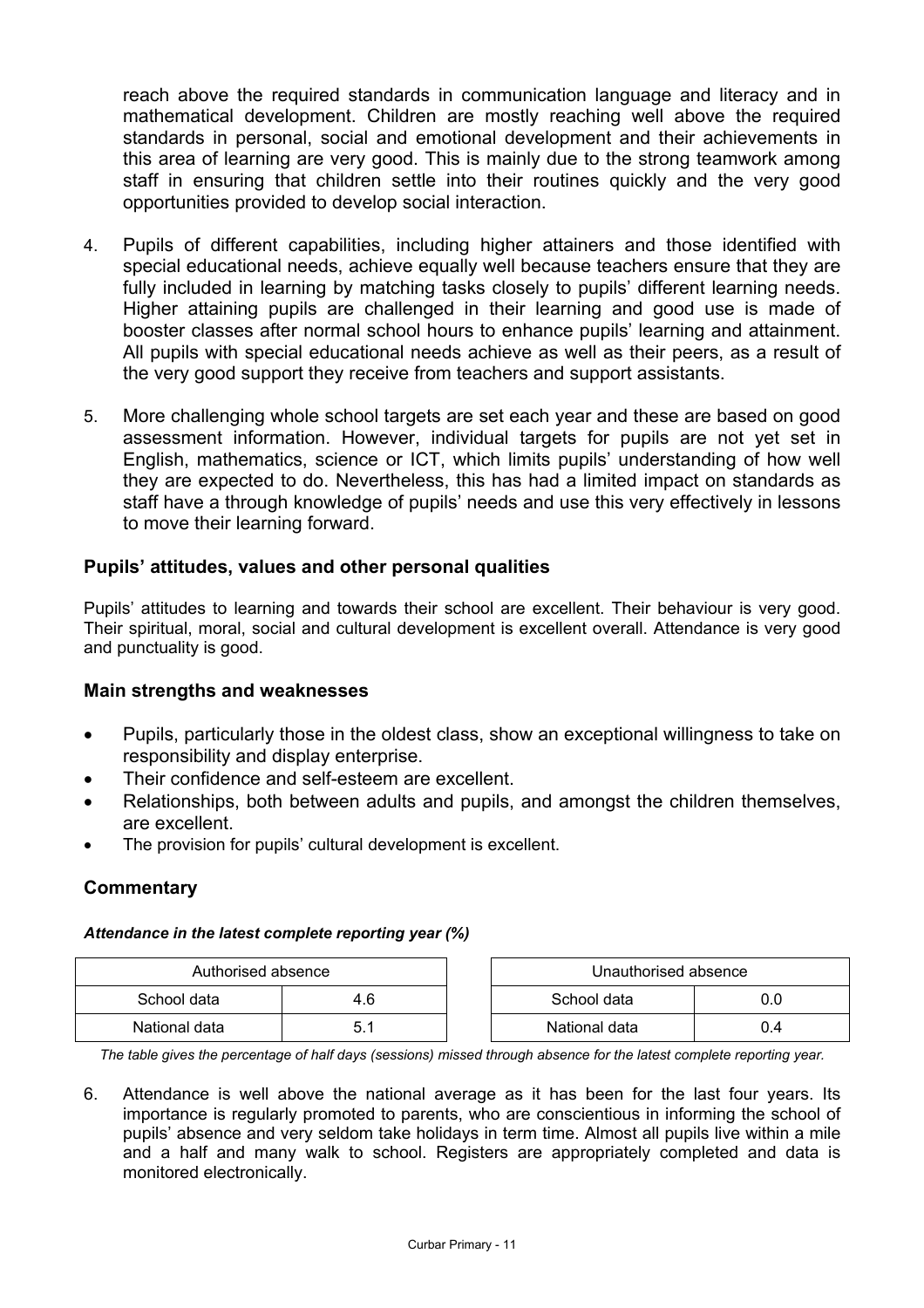- 7. Pupils are very keen to come to school. They are notably self-confident and very articulate: they are very proud of their school and very willing to discuss their work and school activities with visitors. They expect to enjoy their lessons and the many extracurricular activities. Pupils enthusiastically take the initiative and assume responsibilities: for instance, they frequently instigate charitable fundraising activities. Most remarkably, the oldest pupils decided to turn the grassy slope outside their classroom into a terraced garden: the result is a testimony to their determination, enterprise and creative powers.
- 8. Boys and girls all get on very well together. Older pupils of both genders are exceptionally caring and considerate towards younger ones. There have been no exclusions for many years. Occasional fallings-out between pupils do occur, but these are quickly and competently dealt with by staff, and do not amount to incidents of bullying. Pupils show great respect towards the adults in school, but do not hesitate to express their own ideas, confident they will receive a courteous hearing. By the end of the reception year, children are on course to well exceed the goals expected of their age in personal, social and emotional development.
- 9. The school is a harmonious community, where every individual feels valued. The school promotes spiritual development very effectively and pupils' social, moral and cultural development is excellent. The school assemblies give excellent opportunities for reflection, and displays enable pupils to be proud of their work and achievements. Strong links with the local Anglican church and the Methodist college, considerably enhance pupils' spiritual development. Excellent opportunities are given to pupils to discuss issues and feelings through the personal, social and health education programme whilst preparing them for their adult life. The school often supports charities to raise pupils' awareness of those less fortunate than themselves. Through assemblies and class discussions, pupils are made aware of current issues such as the 'Make Poverty History' campaign, and feel themselves to be world citizens. They learn to appreciate the wonders of life, in particular the beauty of their local environment. The provision for pupils' cultural development is exceptional, particularly for such a small school, which represents outstanding improvement in this area since the previous inspection. Art, literacy and religious education have a strong multicultural content. The school has excellent links with an inner city primary school in Tower Hamlets, which considerably enhances pupils' awareness of our multi-cultural society. A busy programme of visits and visitors is supplemented by school activities such as the school orchestra and large-scale drama productions. During the inspection, pupils were preparing to attend a children's opera and workshop.

# **QUALITY OF EDUCATION PROVIDED BY THE SCHOOL**

The quality of education provided by the school is very good, with very good teaching and learning, very good inclusion, and a rich curriculum. Pupils are well cared for; there are very good community links and a very good partnership with parents.

## **Teaching and learning**

Teaching and learning are very good overall; this was confirmed by parents and pupils in their questionnaires and at the parents' meeting. The quality of teaching is good in the Foundation Stage and in Years 1 and 2. It is very good and sometimes excellent in Years 3 to 6. Assessment is good overall.

## **Main strengths and weaknesses**

- Teaching of English, mathematics, science is very good in Years 3 to 6 and good in Years 1 and 2.
- Teachers are becoming more confident in their use of ICT to support teaching and learning.
- Very good use of learning objectives in lessons enables pupils to know what they will learn, but the use of formal assessment has yet to be fully developed.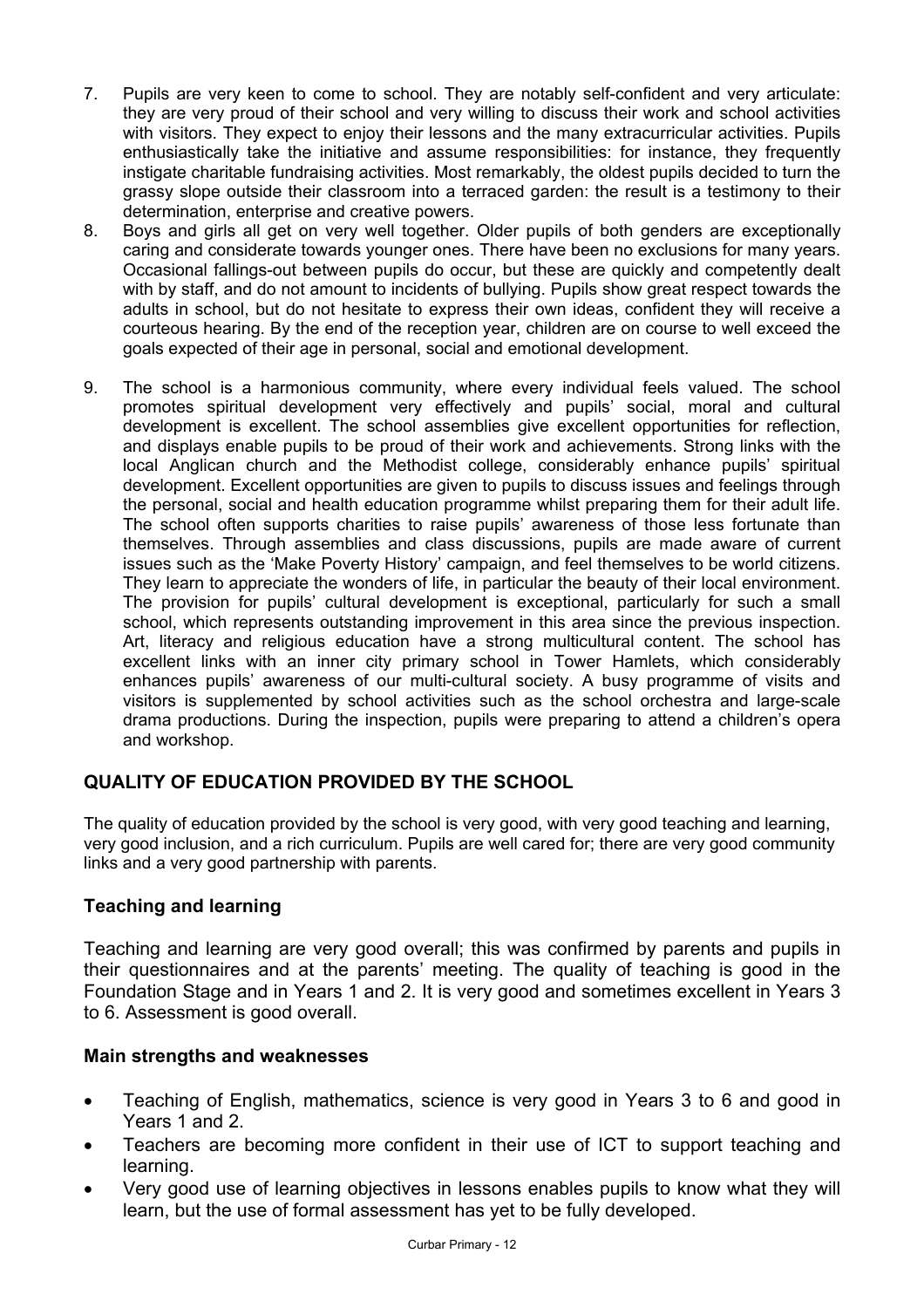- There is very good team work with support staff and very good management of behaviour.
- Very good promotion of literacy and numeracy skills in other subjects support teaching and learning.

## **Commentary**

- 10. The quality of teaching is very good overall and this is due to the very good leadership and management of the headteacher and senior teacher, who have ensured that teaching is regularly monitored and staff are fully supported when any weaknesses are identified. The teaching of English, mathematics and science in Years 3 to 6 is very good because teachers have very high expectations of pupils' learning, they deliver lessons enthusiastically at a brisk and lively pace and they have very good subject knowledge. As a result, pupils focus very effectively on their learning, working at a highly productive pace resulting in very good learning and achievement. All teachers ensure that national strategies for literacy and numeracy are implemented effectively in lessons. Science teaching is also very good and sometimes excellent in Years 3 to 6 because pupils are very effectively encouraged to use investigative approaches in practical science, in using and applying mathematics and in developing their understanding and use of technical vocabulary.
- 11. Since the recent improvement in ICT resources, particularly the introduction of interactive whiteboards, teachers are becoming more confident in using ICT to promote teaching and learning. Where teaching is good, teachers promote literacy and numeracy effectively and they are increasingly using ICT to support teaching and learning. In the few lessons, where teaching was satisfactory there was less emphasis on the use of ICT and the lesson proceeded at a slower pace, which caused some pupils to become distracted from learning.
- 12. All teachers manage behaviour very effectively in lessons and maintain very good relationships with pupils. Consequently, pupils show respect, listen carefully to teachers, follow instructions and remain focused on their tasks. As a result very few incidents of disruption occur in lessons and when these arise, they are swiftly and effectively dealt with. Pupils say they enjoy their lessons and acknowledge that teachers help them to learn new things.
- 13. Teaching and learning in the reception year are good because children's work is well matched to their abilities and they receive a reasonable balance between teacher-led activities and some opportunities to plan their own learning. Adults have a good understanding of the needs of young children and relationships are warm and supportive.

| <b>Excellent</b> | Very good | Good | Satisfactory | Unsatisfactory | Poor | Very Poor |
|------------------|-----------|------|--------------|----------------|------|-----------|
|                  |           |      |              |                |      |           |

*Summary of teaching observed during the inspection in 16 lessons*

*The table gives the number of lessons observed in each of the seven categories used to make judgements about lessons; figures in brackets show percentages where 30 or more lessons are seen.* 

14. Teachers and teaching assistants support pupils with special educational needs very effectively through strong teamwork. They focus on helping pupils access learning tasks and thus meet the targets on their individual education programmes. They review targets frequently, setting new ones as appropriate. A very knowledgeable and competent team of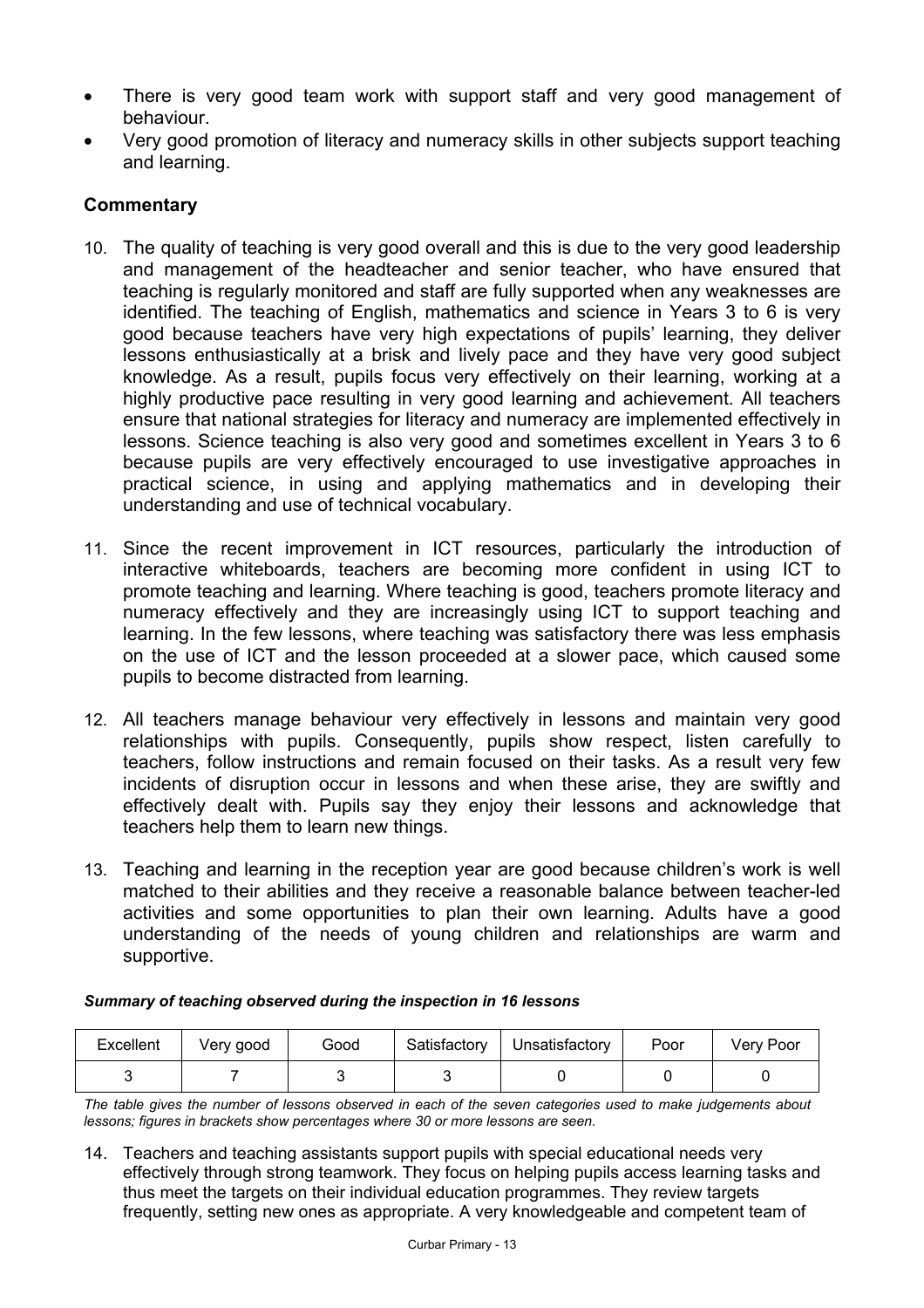support assistants make very effective use of resources and strategies to match learning tasks to the individual needs of pupils.

15. Assessment is good overall because teachers use their very good knowledge of pupils' learning in lessons to correct any mistakes they are making and to show them what they must do to improve. Clear learning objectives are set at the beginning of lessons and these are reviewed and evaluated effectively at the end of each lesson. Teachers then make good use of this information to plan the next sequence of learning. In Years 3 to 6 teachers make very good use of optional tests to identify weaknesses in learning and to re-focus on these in the next lessons. As a result pupils quickly bridge any gaps in their knowledge, skills and understanding. Teachers also use the results of national tests very effectively to inform their planning. The outcomes of learning assessments of children in the reception year are used appropriately for planning. Although whole school targets are set each year, based on good assessment information, individual targets for pupils are not yet set in English, mathematics, science or ICT. As a result this reduces pupils' understanding of how well they are expected to do. Nevertheless this has had a limited impact on standards as staff have a through knowledge of pupils' needs and use this very effectively in lessons to move their learning forward.

#### **The curriculum**

The overall quality of the curriculum is very good. It is good in the Foundation Stage and in Years 1 and 2. It is very good in Years 3 to 6. There are excellent enrichment activities to enhance pupils' learning. Accommodation and resources are good.

### **Main strengths and weaknesses**

- The curriculum focus on English, mathematics and science has been successful in significantly raising standards since the previous inspection.
- Inclusion and equality of access to the curriculum are very good.
- An excellent range of visits, visitors and extra-curricular activities enrich the curriculum.
- The school makes very good provision for personal, social and health education.
- There is a very good match of staff to the curriculum.
- The small school hall limits opportunities for dance and physical activities within the building, so these take place in the village hall.

## **Commentary**

- 16. The school has addressed the key issues for action relating to the curriculum, identified in the previous report very well. As a result, the learning opportunities provided for all pupils are now very good. The curriculum has a very good breadth and balance overall, with a strong emphasis on English, mathematics and science. In turn this has led to a significant and sustained rise in standards in recent years. Excellent provision of booster classes in English, mathematics and science at the end of the school day is very popular with older pupils and impact significantly on standards.
- 17. The quality of the curriculum in the Foundation Stage is good overall. Planning is good and provides a good range of activities within the agreed areas of learning for children of this age in the mixed age class, apart from some aspects of physical development and imaginative play, which are limited by a lack of space. However, there are good opportunities for outdoor learning, which is a good improvement since the last inspection, where opportunities for practical work were limited. Opportunities for organized learning to promote physical development, such as dance and gymnastics, remain limited by the small school hall, however, these take place in the village hall. There are also few opportunities for children to use and ride wheeled vehicles as part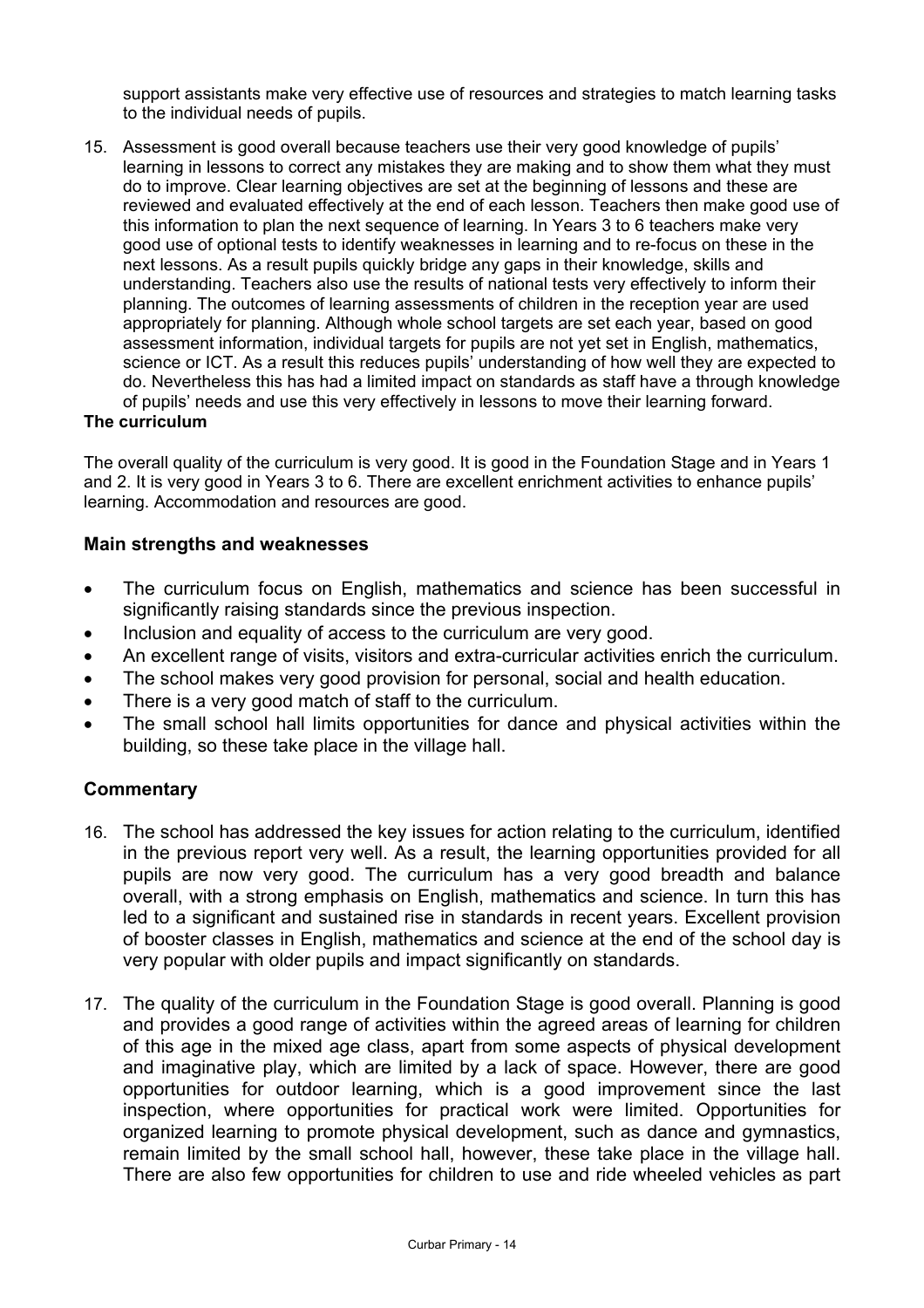of their outdoor play. There is a strong focus on personal, social and emotional development and helping children to acquire their early literacy and numeracy skills.

- 18. The latest national guidance is followed when planning the delivery of the curriculum and good account has been taken of pupils' differing ages and abilities. Topics have been organised in a two-year cycle so that knowledge, skills and understanding are developed systematically from year to year. The school has a strong commitment to inclusion. The curriculum for pupils with special educational needs is as rich as that for other pupils. Staff have very good knowledge of all pupils and plan for them very effectively, for example, by ensuring that tasks are matched to the needs of lower attainers according to the individual education plans for pupils with special educational needs. Equally, planning ensures that the learning needs of higher attainers are extended, which was seen in all lessons during this inspection. Pupils have full access to organised visits and clubs irrespective of gender or ability, Furthermore, questioning in lessons is used very effectively to ensure all pupils are included. Displays illustrate the school's observance of religious festivals of all faiths.
- 19. Given the small size of the school, the curriculum is enriched exceptionally well by a wide range of visits, visitors, and extra-curricular activities. Subject related visits, include a humanities trip to Sheffield, an ICT visit to e-learning roadshow, a visit to Derby County F.C., a science trip to Buxton, a visit to Chatsworth and a teddy-bears' picnic for younger pupils. The wide range of community visitors to the school include various musicians such as a demonstration of folk fiddle playing, a theatre group, a representative of the Indian community to increase pupils' awareness of the Indian culture, the canon from the local Anglican church, representatives from the local Methodist college, a visit from the 'Hope in the Valley' Mission, a visit from the Meningitis Trust walkers en route from Morpeth to Bournemouth, a visit by 'Rammie', Derby County mascot for reading contest which the school won and a visit from an anti-quarrying campaigner, to raise awareness on environmental issues. There are excellent opportunities for lunchtime and after school club activities, including a school orchestra, a choir, football, netball, dance, a French club and a drama club. The school participated in and won the Derbyshire design challenge. Pupils participate in the district swimming gala, the Mothers' Day Service, sports at Lady Manners secondary school. Pupils have entered a TAG rugby competition, 7-a-side football contest, a 6-aside football contest, a sponsored walk and participated in the Ancient Maybough ceremony. Pupils in Years 5 and 6 also benefit from a residential visit to Whitehall and pupils have produced two performances of Alice the Musical.
- 20. The school is staffed by three full time teachers including the headteacher. Together they are very experienced and very well qualified to deliver the curriculum. The school also benefits from very well trained and experienced teaching assistants who are very effectively deployed to support teaching and learning. Support staff motivate lower attaining pupils very well, especially those with special educational needs. There has been good improvement in resources, particularly ICT where interactive whiteboards have recently been installed. Teachers are becoming more confident in their use to support teaching and learning, although this has yet to fully impact on standards in ICT. Equally there have been good improvements in the school's accommodation since the previous inspection. Recent building programmes expanded accommodation to provide more classroom and storage space and improvement to the oldest part of the building, which has provided more space for Foundation Stage and Years 1 to 4 pupils. The school grounds have improved with a new pathway, tree planting, a playhouse and sandpit. However the hall is small and limits the opportunities for indoor physical education lessons. Nevertheless, the school effectively compensates for this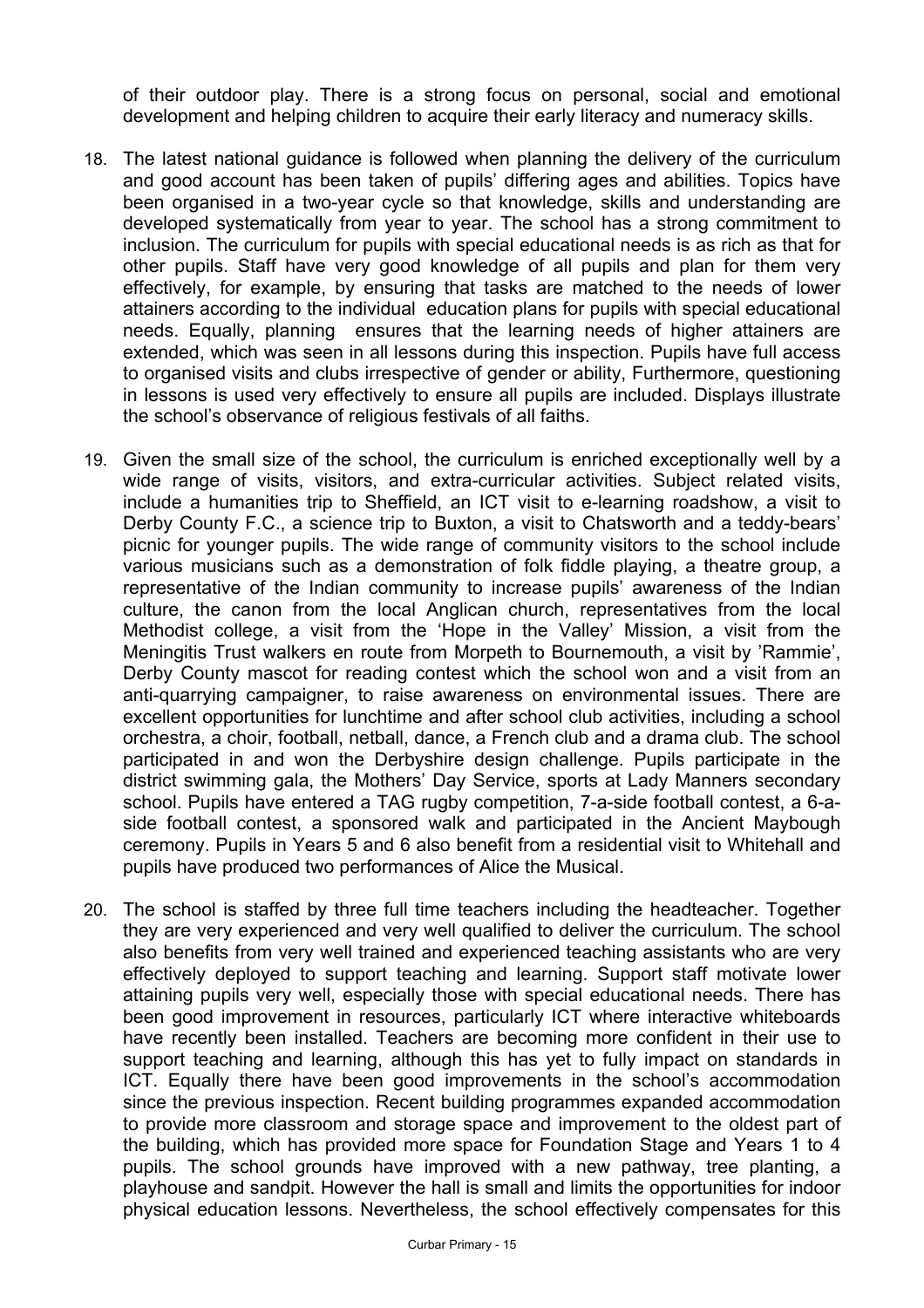by providing these activities in the village hall. The Parent Teachers and Friends Association (PTFA) have installed an attractive and highly popular traversing wall. However, the playground is small, although there are plans to install fixed playground equipment to extend the range of playtime activities

### **Care, guidance and support**

The provision for pupils' care, welfare, health and safety is good overall. The provision for support and guidance based on monitoring is good overall. The involvement of pupils through seeking, valuing and acting on their views is very good.

#### **Main strengths and weaknesses**

- The extent to which each pupil has a good and trusting relationship with one or more adults in the school is excellent.
- Pupils have good access to well-informed support, advice and guidance.
- Effective action is taken against any potential health and safety hazards.

## **Commentary**

- 21. Governors and staff are concerned to ensure the safety and well-being of all who work in the school community. The site is regularly checked, potential hazards identified and effective action taken. There is a rolling programme of first-aid training to ensure sufficient coverage at all times, and the child protection liaison officer gives training to all new members of staff. Appropriate risk assessments are carried out whenever necessary. All equipment is regularly checked by qualified contractors. Some points related to health and safety have been drawn to the attention of the governing body.
- 22. Staff know their pupils very well, and the outstanding quality of relationships is reflected in pupils' excellent personal development. Pupils with special needs, and those with particularly high abilities, make very good progress because they are quickly identified and given appropriate support. However, assessment data is not analysed with sufficient rigour to enable the school to identify pupils' strengths and weaknesses across the curriculum. Pupils have limited knowledge of their own academic strengths and weaknesses.
- 23. Although there is no formal school council, the small size of the school and the strong family atmosphere mean that pupils of all ages confidently put forward suggestions for school improvements, for example, through the ECO committee. Similarly, staff always consult pupils as much as possible and feed their suggestions into the school improvement plan. Pupils are strongly encouraged to accept responsibility and to find new ways of doing so.
- 24. Induction arrangements are similar to those found in most schools. There are close links with two feeder pre-schools and prospective pupils and their parents are welcomed on several visits. Pupils joining older age groups are quickly made to feel at home.

## **Partnership with parents, other schools and the community**

Links with parents and the community are very good and links with other schools are good.

#### **Main strengths and weaknesses**

- The involvement of parents through seeking, valuing and acting on their views is very good.
- The contribution made by links with parents to pupils' learning at school and at home is very good.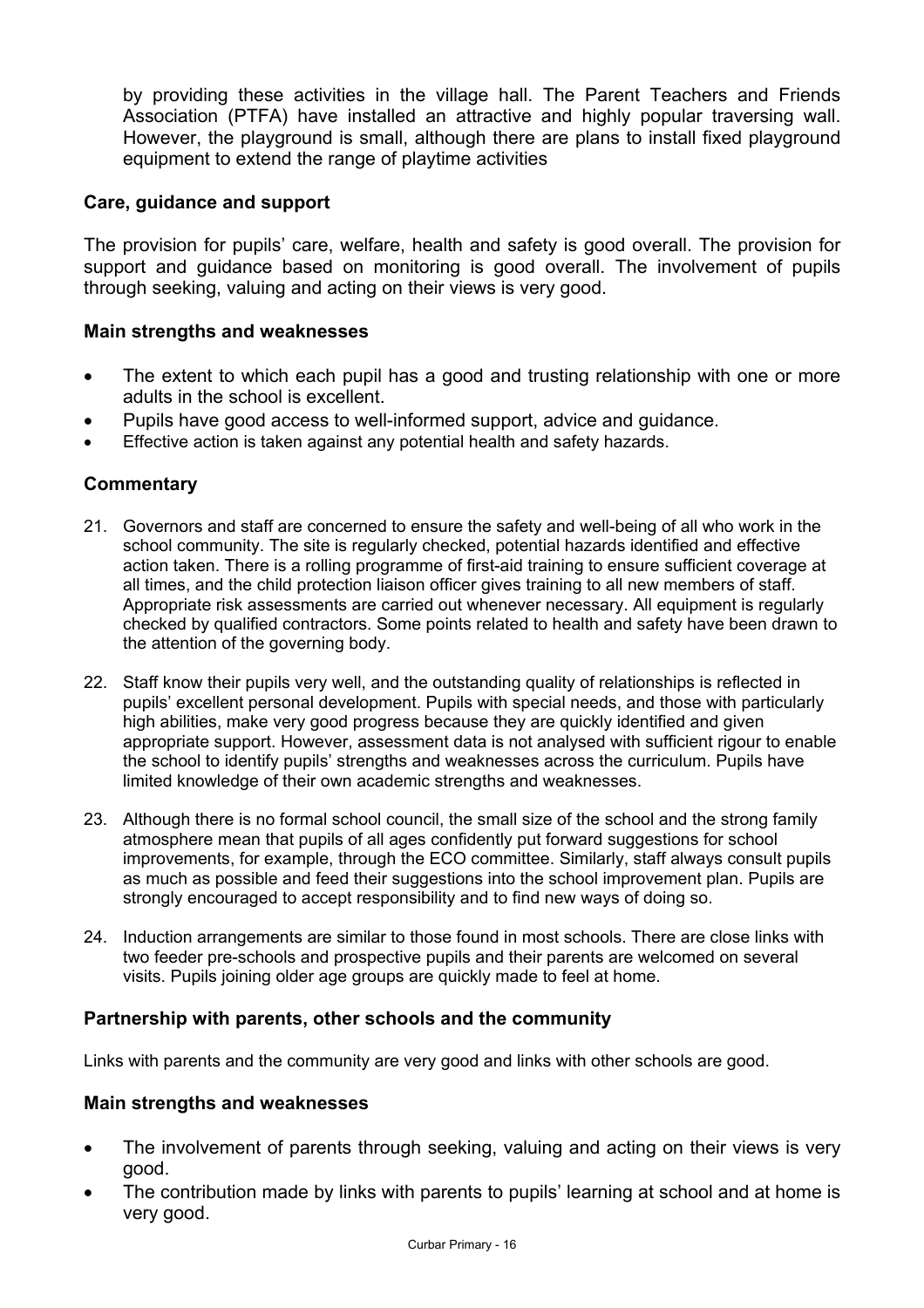- Procedures to ensure satisfaction and deal with any complaints or concerns are very good.
- Parents are well informed about the life of the school.

# **Commentary**

- 25. Parents and carers are very supportive of the school, a marked improvement since the last inspection. Staff and governors feel that all parents offer help to the school in various ways – some helping in class, others helping to erect the new playground equipment, for instance – whilst everyone supports the highly successful fundraising efforts of the PTFA. Although some parents would like more or less homework, all support their own children's learning very well, particularly with reading. The school's small size means that it is easy for parents to talk with staff informally, and for concerns to be quickly dealt with and feedback given. Staff and parents constantly share information about children's learning and behaviour and how they can be supported at home. Most governors are themselves parents, and in addition the school has established a task group, mainly of parents, to develop ways of improving the school and promoting it locally. Parents know their views matter and that suggestions will be warmly welcomed.
- 26. Regular newsletters, a lively website and curriculum information keep parents well informed about school activities. However, pupils' annual reports, whilst amply demonstrating the excellent personal knowledge staff have of their charges, do not clarify whether their progress and achievement is at, above or below that expected for their age group.
- 27. The PTFA's newsletter is circulated to all residents of the three villages in the school's catchment area, and the strong local interest taken is reflected by the number of nonparents who attend school events and donate time, money or expertise. There are particularly close links with Cliff College, owned by the Methodist church, where the school took up temporary residence during its recent building works, and the parish church. The village hall is used for physical education lessons. The school makes very good use of its setting in the Peak Park to enrich learning. It maintains the local tradition of the 'Maybough' each year.
- 28. Most pupils transfer to Lady Manners School in Bakewell, and there are wellestablished transition arrangements. Pupils begin a transition project in their final year to complete at their new school, and this year will attend a literacy workshop. The school regularly joins forces with other small schools for sporting activities and annual residential visits. Staff training days are also jointly organised. The after-school care and holiday club run on school premises is open to pupils from other schools as well. The school has strong links with two playgroups, the local Anglican church and the nearby Methodist College. The school is also involved in initial teacher training with Sheffield Hallam University.

## **LEADERSHIP AND MANAGEMENT**

Leadership and management are very good overall. The headteacher provides very good leadership and is supported very well by the senior teacher; both support the work of subject coordination very well. The school is very well managed and school governance is very good.

## **Main strengths and weaknesses**

The headteacher and senior teacher provide very good role models for the teaching and the development of the curriculum.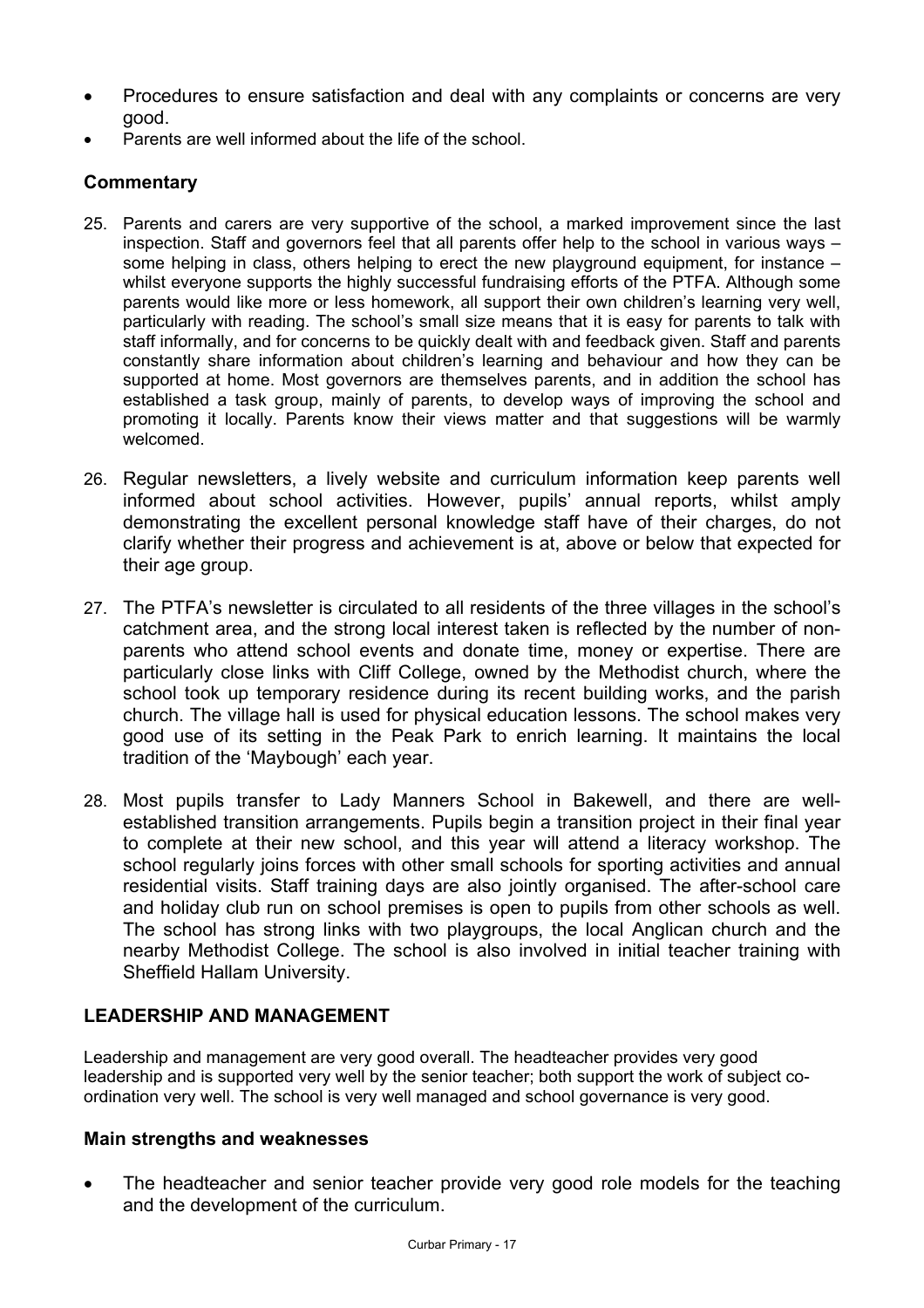- Very good use is made of performance review and self-evaluation to raise standards and bring about improvements.
- Governors have a very good knowledge of the school, and are very good in holding the school to account for its work.
- Financial management and day-to-day management of the school are very good.

## **Commentary**

- 29. The headteacher provides very good leadership and management for the school and is very effective in motivating staff and developing strong teamwork. He has been instrumental in driving the school forward and overseeing very good improvements since the previous inspection. The headteacher has established a strong vision for raising standards, promoting inclusion and improving provision, which is reflected in the very good support from parents, the confidence in his leadership from staff and governors. The headteacher also receives very effective support from the senior teacher. Together they provide very good role models for teaching and the development of the curriculum and share the same vision for school improvement. This vision is also supported by other staff and governors. Performance Management is effectively linked to the school's priorities for improvement, which are established in the well-conceived school development plan. The school has already identified the key issues for improvement through its highly effective self-evaluation. Good training opportunities are provided for staff which are linked to the school 's priorities as well as the needs of individual staff. For example, the good recent improvements made to ICT provision, have led to higher standards as a result of the effective training provided to staff. The headteacher and senior teacher also make very good use of performance data to set challenging whole school targets, raise standards further and identify emerging priorities for improvement. Together with governors, they have made good use of self-evaluation to clearly identify significant barriers to achievement (these include the small size of the school and falling rolls, due in part to unaffordable housing for young families) and provide effective strategies to minimise their impact. These include the strong team work of staff and the use of their very good knowledge of pupils' learning, which are significant aids to achievement.
- 30. Subject co-ordination is shared between three teachers, including the head teacher and senior teacher. Communication and support for subject development, monitoring and planning between all three is very good. Most subject polices and schemes of work have been reviewed with governors and updated. However, formal systems of assessment are not yet fully developed in all subjects. The leadership and management of the Foundation Stage is good and the special educational needs coordinator provides good leadership and management.
- 31. School governance is very good. Governors have a very good understanding of the school's strengths and weaknesses and they provide very good strategic support for the school. Governors regularly visit the school and meet with their subject co-ordinators to review the subject and then report their findings to the governing body. They also monitor lessons informally through visits and other aspects of the school's provision, such as health and safety and the school budget more formally. The governing body ensures all statutory requirements are met, including its responsibilities for pupils with special educational needs.

#### *Financial information for the year April 2004 to March 2005*

Income and expenditure  $(E)$   $\qquad$   $\qquad$  Balances  $(E)$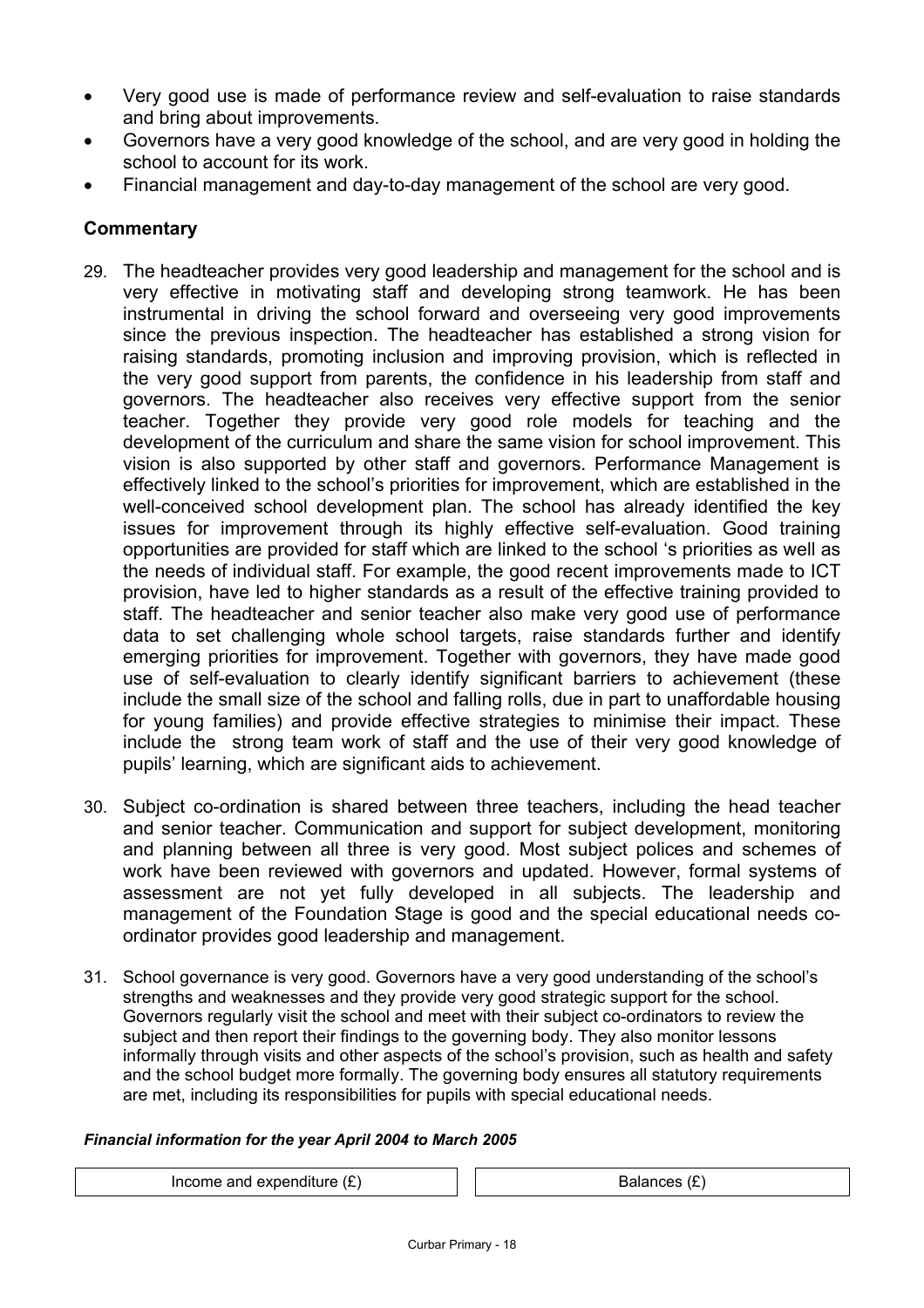| Total income          | 202,123 |
|-----------------------|---------|
| Total expenditure     | 192.593 |
| Expenditure per pupil | 3.210   |

| ™otal income      | 202.123 | Balance from previous year          | -10.501 |
|-------------------|---------|-------------------------------------|---------|
| Total expenditure | 192.593 | Balance carried forward to the next | -971    |

32. Financial management is very good. Governors scrutinise the budget carefully and are ably assisted by the school's very effective finance officer. The deficit budget was due to falling rolls and the previous building project but very effective steps have been taken to reduce this further by reducing staffing from 3.2 to 3.0 full time teachers, without impacting too much on standards. The school makes very good use of strategic resources and ICT to support school administration, and uses money allocated to special educational needs very well. The budget is very well managed and monitored and any minor overspend from year to year is met from the school's basic budget. The school closely adheres to the principles of best value, achieving this very effectively.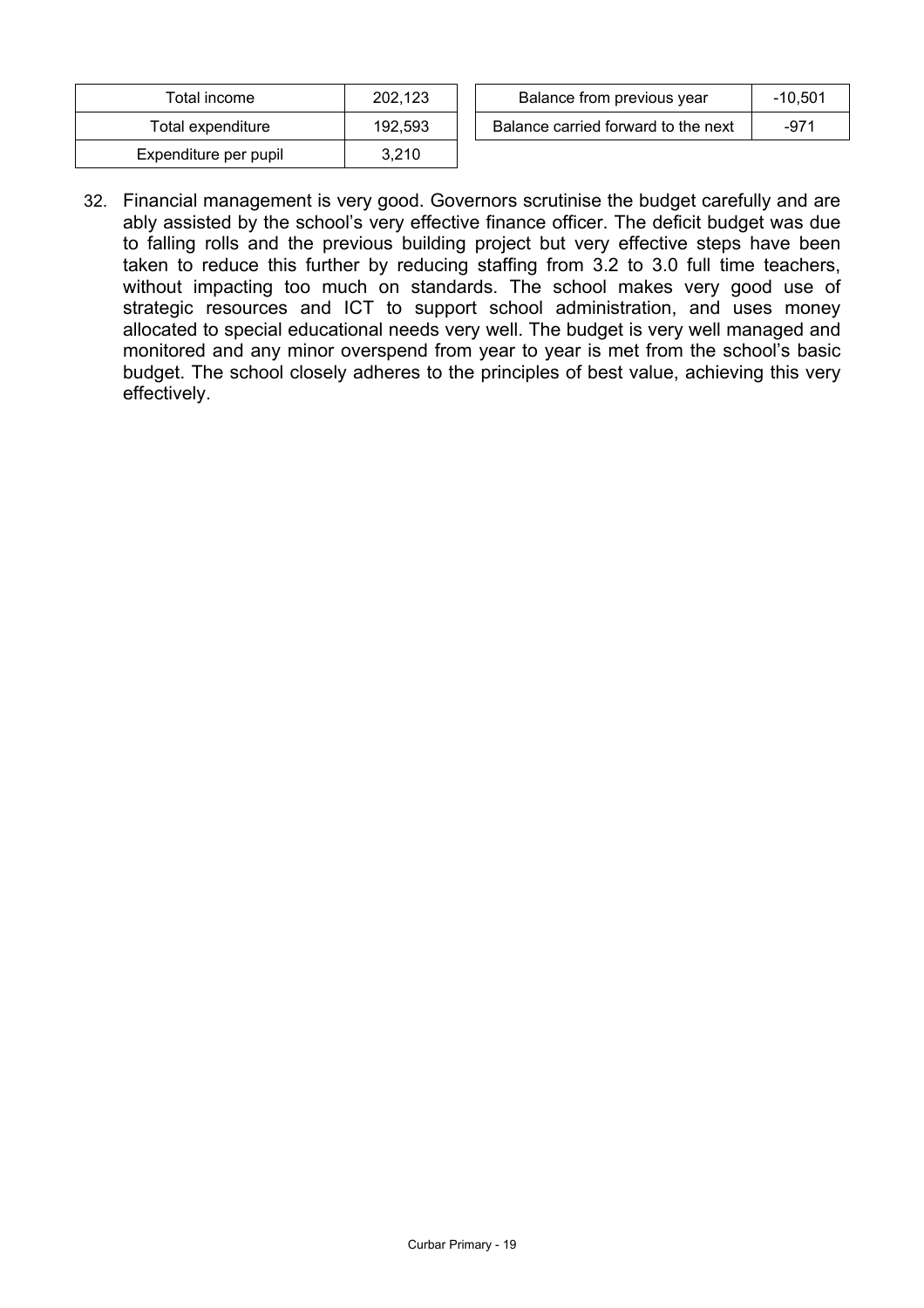# **PART C: THE QUALITY OF EDUCATION IN AREAS OF LEARNING AND SUBJECTS**

## **AREAS OF LEARNING IN THE FOUNDATION STAGE**

Children in the Foundation Stage are taught in a mixed age class alongside Year 1 and Year 2 pupils. Leadership and management are good and greatly enhanced by the support of the headteacher and senior teacher. The co-ordinator's careful planning ensures that the shared teaching time provides equally well for the learning needs of the children working towards the Early Learning Goals and the older pupils following the National Curriculum. As a result of this good planning, standards and achievement have improved well since the last inspection and are now above those usually found nationally. The children begin key lessons alongside their older classmates. A high proportion of their day's learning activities is then spent in suitably equipped dedicated accommodation adjoining the shared classroom, where a teaching assistant effectively supports the children's play and exploration. There are ample opportunities for outdoor learning. This is a good improvement since the last inspection, where opportunities for practical work were limited. Opportunities for organized learning in physical development, such as dance and gymnastics, remain limited by the lack of a suitable school hall. There are also few opportunities for children to use and ride wheeled vehicles as part of their outdoor play. There are sound arrangements for informing and consulting parents when their children first join the school, and subsequently, including arrangements for receiving and identifying children with special educational needs. Informal contacts are very good, and the staff know parents and the children very well. The records kept enable staff to keep track of the children's progress and learning needs appropriately, but records of personal, social and emotional development and physical development are not kept together with the assessments of the other areas of learning. This makes it difficult to make the most of the records in checking progress and planning for the next learning steps for each individual.

## **PERSONAL, SOCIAL AND EMOTIONAL DEVELOPMENT**

Provision in personal, social and emotional development is **very good**

## **Main strengths and weaknesses**

- Children achieve very well because teaching and learning are very good.
- Children's poise and social skills benefit from learning with older children.
- They show high levels of concern and care for each other.

## **Commentary**

33. When they start the reception class, children have the usual levels of personal, social and emotional development for this age group. They make very good progress and by the start of Year 1 they are well beyond the expected early learning goals in this area of learning because of very good teaching. This is good improvement since the last inspection, where standards and progress were satisfactory. The children show poise and maturity as they sit calmly and attentively in assembly, and they join in the songs and prayers. They wait their turn when it is time to go to their own learning area, and are at ease donning costumes for make believe roles. They show a great deal of concern for each other in their play. They consult each other about what they should play next and are eager to show each other how to do things. If friends lag behind, they check that they are happy and feeling up to the next task. They are keen to work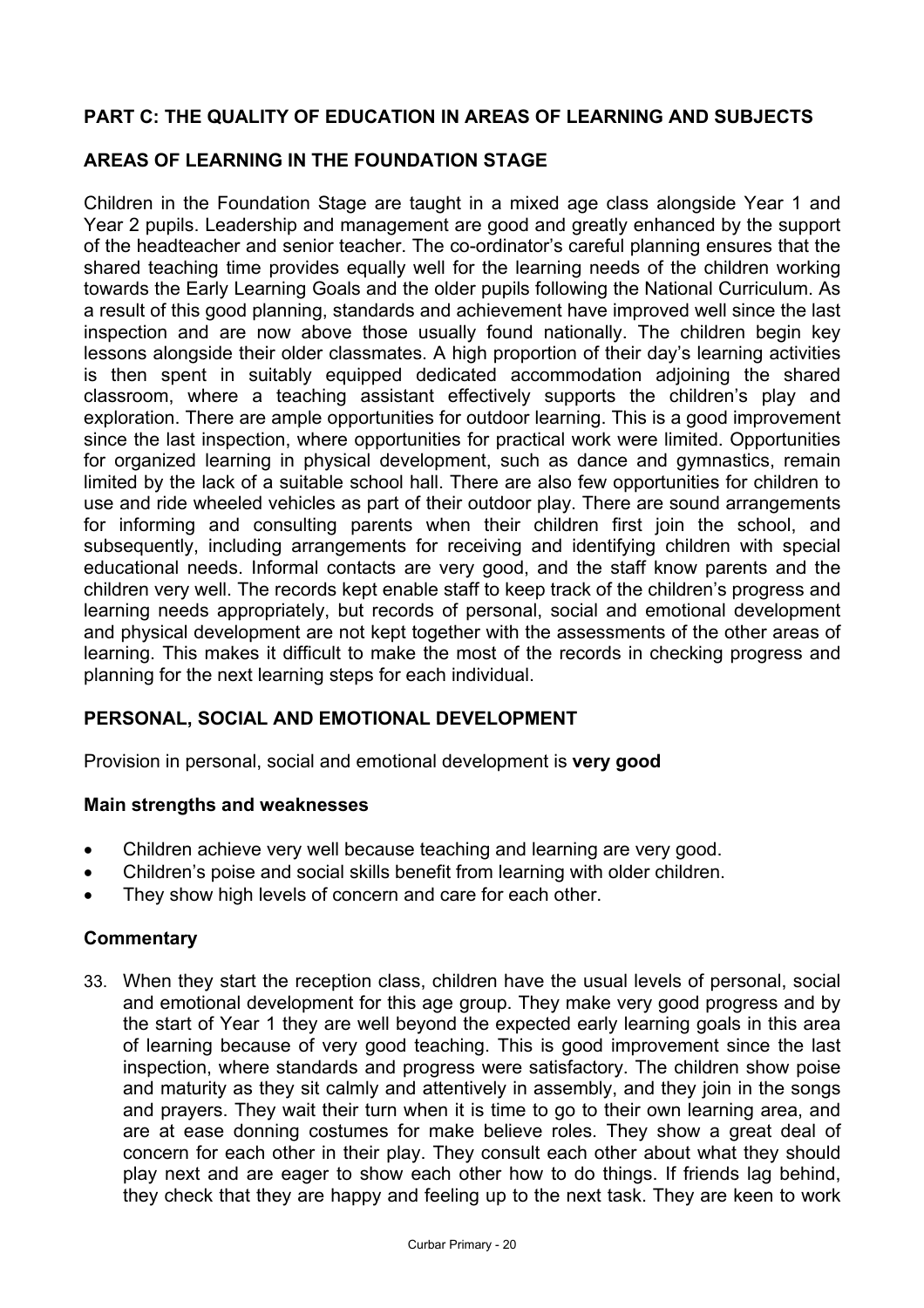in teams and play group games. The books and images they meet introduce them to a wider world.

# **COMMUNICATION, LANGUAGE AND LITERACY**

Provision in communication, language and literacy is **good.**

### **Main strengths and weaknesses**

- There are many good opportunities for children to develop speaking and listening skills.
- Shared learning with Year 1 and 2 pupils develops their literacy skills well.
- More use could be made of ICT facilities to extend children's communication skills.

### **Commentary**

34. Children begin the reception class with communication, language and literacy skills which match those usually found nationally. By the time they start Year 1 they have achieved well and nearly all attain above the early learning goals for this area of learning as a result of good teaching. This represents good improvement since the last inspection, when standards and achievement were satisfactory. During the inspection, the good teaching of the shared "big book" story excited their interested comments and suggestions, whilst they listened attentively to the reading and to other people's ideas. Each child subsequently wrote a sentence about the witch, supported by the teaching assistant. Over time, they write in a range of styles, including riddles and such captions as, "I'm playing with my animal hospital." They enjoy looking at and beginning to read a good range of books. There is scope for using the good ICT facilities in the shared classroom to build their communication skills by using "talking" word bank programs, digital cameras and the interactive whiteboard to help them create simple stories and reports.

#### **MATHEMATICAL DEVELOPMENT**

Provision in mathematical development is **good**.

#### **Main strengths and weaknesses**

- Shared mathematical starter lessons with Year 1 and 2 help children make very good progress in counting.
- Indoor and outdoor learning supports mathematical development effectively.

## **Commentary**

35. When children join the reception class, they show the usual levels of mathematical development. They are achieving well, and by the time they start Year 1 many have achieved above the early learning goals because teaching in this area of learning is good. A very good feature of teaching seen was the shared starter mathematical lessons with Year 1 and 2 pupils, which enabled the children to make very good progress. In the starter lesson seen, the children counted up to fifty in their large group. Higher achieving children counted in intervals of two or three. Satisfactory teaching of the follow-up learning activities in their own accommodation enables them to apply mathematical concepts to play. For example, they build sets of three or four cubes in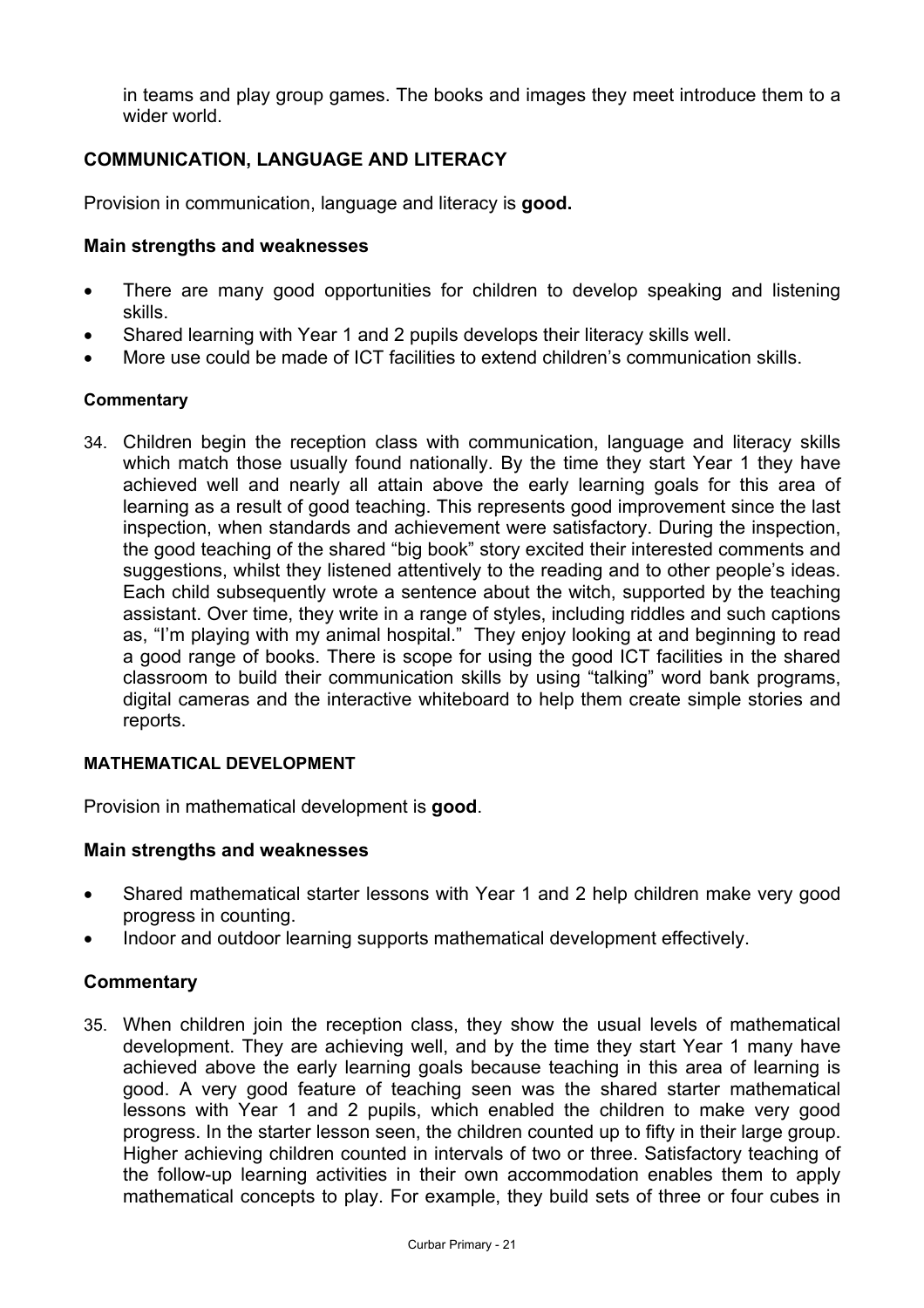different colours, or play counting games in the sandpit. Records of their work show they assemble mathematical shapes to make new shapes, such as putting together two triangles to form a square.

- 36. It was not possible to observe all aspects of children's **knowledge and understanding of the world** during the inspection as too little direct evidence of teaching and learning was seen to enable judgements to be made on standards, achievement, teaching and learning. Records of children's learning show they reach the expected Early Learning Goals in this area by the time they begin Year 1. They are familiar with using computers to make simple images and insert missing words in a sentence. They explore the qualities of different types of fabric. Ample opportunities for outdoor play give them regular opportunities to explore what can be done with sand and water. When it snows, they use magnifying glasses to explore the qualities of snow and ice.
- 37. During the inspection there was not enough direct evidence of teaching and learning in **creative development** to make judgements about standards and achievement. Children enjoy the opportunities for make believe play in and outdoors. During the inspection, they enjoyed playing the part of the witch from the current class storybook or asking her questions in their literacy lesson. They played elaborate pretend games in the sandpit of setting traps to catch the witch. Records showed they had improvised dressing up clothes and made themselves masks to match.
- 38. Too little direct teaching of **physical development** was seen during the inspection to enable judgments to be made on standards, achievement, teaching and learning. Since the last inspection, the improved dedicated outdoor learning area gives children ample opportunities to climb and play on large scale equipment and a generously sized sand pit. Records show they are given many opportunities to experience the outdoors in different weathers, so that they walk on snow and ice in the winter. They also use a good range of tools as part of their indoor learning, including pencils, scissors and brushes.

## **SUBJECTS IN KEY STAGES 1 and 2**

## **ENGLISH**

Provision in English is **very good.**

## **Main strengths and weaknesses**

- Standards are well above average at the end of Year 6.
- The school promotes reading very effectively.
- Literacy skills are very well promoted across the curriculum.
- Tasks set for higher achievers in Year 2 do not challenge them enough.
- Written assessments do not give enough guidance to pupils on how to improve their work.
- Very good leadership and management has led to very good improvement since the previous inspection.

## **Commentary**

39. Standards at the end of Year 2 are above average in speaking, listening, reading and writing. Indications from the most recent unpublished test results, for 2005, and from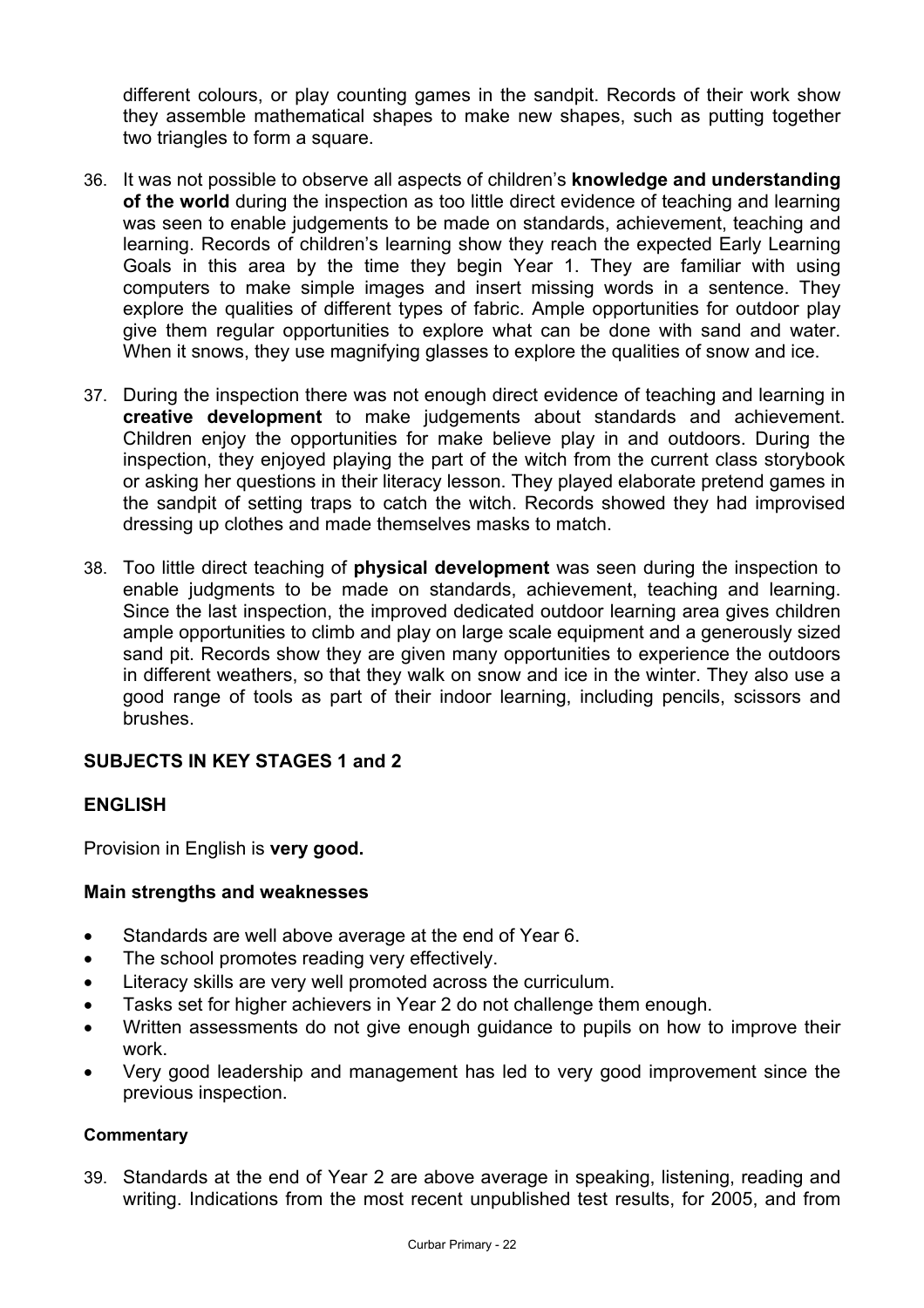work seen during the inspection, show that they have improved since 2004. The proportion of pupils reaching the higher level 3 is slightly below that found nationally. This reflects some lack of challenge in writing tasks set for higher achieving pupils in Year 2. Standards at the end of Year 6 are well above average. The proportion of Year 6 pupils reaching the higher level 5 at the end of 2005 is high in comparison with the most recently published national test results.

- 40. Pupils in Years 1 and 2 achieve well in speaking, listening reading and writing because of the effective way in which their teacher develops their language skills through a wide range of discussion and demonstration tasks. By the end of Year 2, they readily offer suggestions for questions to ask the witch character in the class book they are reading, and high achievers play the role of the witch answering the questions. They enjoy reading story and information books. They write accounts of the characters in their favourite story and a wide range of stories and reports of their own. They do not make such rapid progress in handwriting, because some begin to use joined writing relatively late. Pupils achieve very well by the end of Year 6 because of the very good teaching and the range of outstanding fiction and poetry they read. By the end of Year 6, their skills in speaking and listening are high. These skills are developed by a wide range of challenging class discussions, such as a daily time for reflecting on the current novel the class is reading together. They are enthusiastic and wide ranging fiction readers, drawing on the classroom stock of such quality authors as Michael Morpurgo, Joan Aitken and Mallory Blackman. However, the range of non-fiction available at the school is limited, and there is no library, so that they do not develop non-fiction study skills well. By Year 6, pupils, including boys and girls of all abilities, develop a wide range of sophisticated writing styles. They write poetry in styles from McGonagall ballads to poetry of the sixties. Pupils' reports of their visit to a local industrial museum are full of life and excitement, and they write mature arguments for and against a debating proposition. Standards of spelling and handwriting are high. Pupils with special educational needs make as good progress as their classmates.
- 41. Teaching and learning are very good overall. Teachers are very skilled in engaging the pupils in exciting and challenging discussions which help them develop their ideas, and in showing them ways to put these into good quality writing. A very good Year 6 poetry lesson was seen on Masefield's "Sea Fever", linked to the celebrations of the 200<sup>th</sup> Anniversary of Trafalgar Day. The teacher started by engaging the class in thinking deeply about the meanings of text by getting them to do an exercise in which they had to change the sense of a single sentence by reading it out with the emphasis on different words. This sharpened their skills in analysing the impact of the words Masefield used in "Sea Fever". By the end of the lesson, the class had composed a poem which began, *The dark blue sheets of solid water smash like a blacksmith's hammer. The rain claps and the thunder stomps and the lightening engulfs the sky.*
- 42. Teachers' imaginative involvement of older pupils as peer tutors to help pupils in younger classes in reading lessons contributes well to promoting their very good progress in reading. Many Year 4 pupils are enjoying books, such as Philip Pullman's "His Dark Materials" which normally only interest the oldest pupils.
- 43. Whilst teachers give very effective informal and oral feedback and advice in lessons, they do not teach pupils to check and correct their written work before they complete it. Their comments on pupils' written work are positive in recognising the strengths of their work but give little clear guidance on how to improve it. A numerical marking system used for older pupils does not give reliable guidance in relation to the National Curriculum levels they are expected to reach in writing.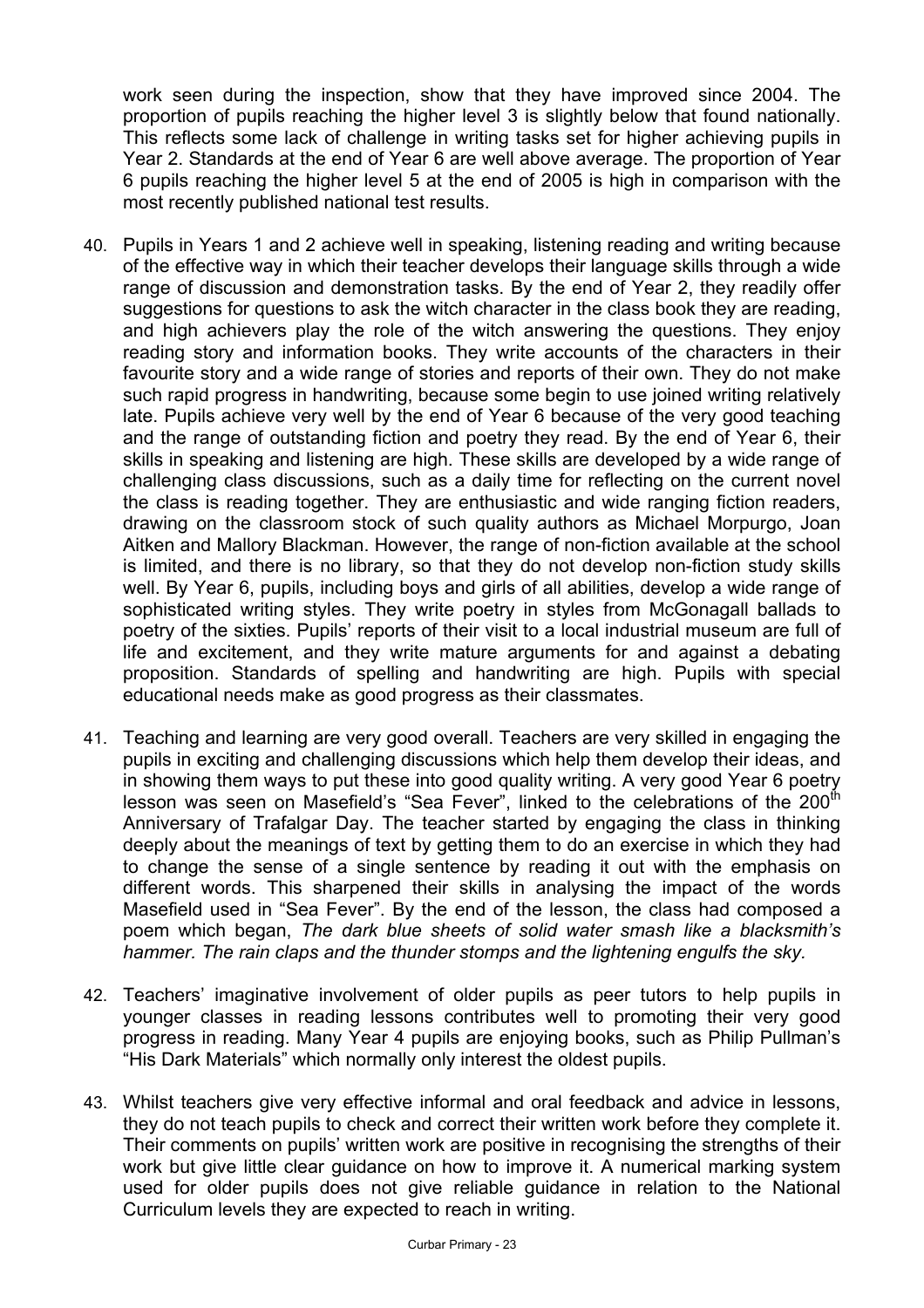44. Leadership and management are very good and have ensured very good improvement in standards, teaching and learning since the last inspection. The subject leader has very good subject knowledge and is a very good role model as a teacher. She has ensured that the quality of subject resources is consistently very good, although the book stock for the older pupils is now dated and there is no stock of adult reference books for the highest achieving readers.

### **Language and literacy across the curriculum**

45. The promotion of pupils' language and literacy skills is very good. Assemblies regularly provide opportunities for pupils to comment on the events of the day, like the Trafalgar Day commemorations, or the stories their headteacher reads them. Many lessons follow excellent teacher explanations with pair discussions and good guidance on how to structure writing for such purposes as writing up different kinds of science experiment or the economics of life in Jamaica.

## **MATHEMATICS**

Provision in mathematics is **very good.**

## **Main strengths and weaknesses**

- Standards by Year 6 are well above average and have improved significantly since the last inspection.
- Pupils achieve very well in Years 3 –6 because of consistently very good teaching and learning.
- There is a very good focus on problem solving and investigations.
- Pupils have excellent attitudes to learning in lessons and are keen to do their best.
- Formal systems of assessment are not yet fully in place.
- Very effective leadership and management have ensured that good use is made of optional tests and performance data to raise standards.

## **Commentary**

- 46. In the 2004 national tests, Year 2 pupils reached standards that were broadly average. However, only three pupils took the tests and they all reached the above average Level 2B, although none reached the higher Level 3. On the other hand, Year 6 pupils reached very high standards (in the top 5 percent nationally) and compared with their Year 2 results, these pupils achieved very well. Being a small school, standards vary from year to year. However, since 2003 standards by Year 6 have consistently been very high. This inspection shows that standards by Year 2 are above average and by Year 6, standards are well above average, confirmed by the recent LEA review and the school's own self-analysis. This represents excellent improvement from the previous inspection when standards were below average by Year 6.
- 47. The quality of teaching and learning is very good overall, good for Years 1 and 2 and consistently very good in Years 3 –6. As a result, pupils achieve well in Years 1 and 2 and very well in Years 3 to 6 from their average starting point on entry to school. Pupils with special educational needs, who are very well supported by teachers and other adults, achieve as well as their classmates. The most successful teaching is characterised by very high expectations of what pupils can achieve and a confident and imaginative delivery of the lesson. All teachers provide very clear explanations and their questions are always challenging so that pupils' knowledge and understanding is moved forward rapidly. Wherever possible a practical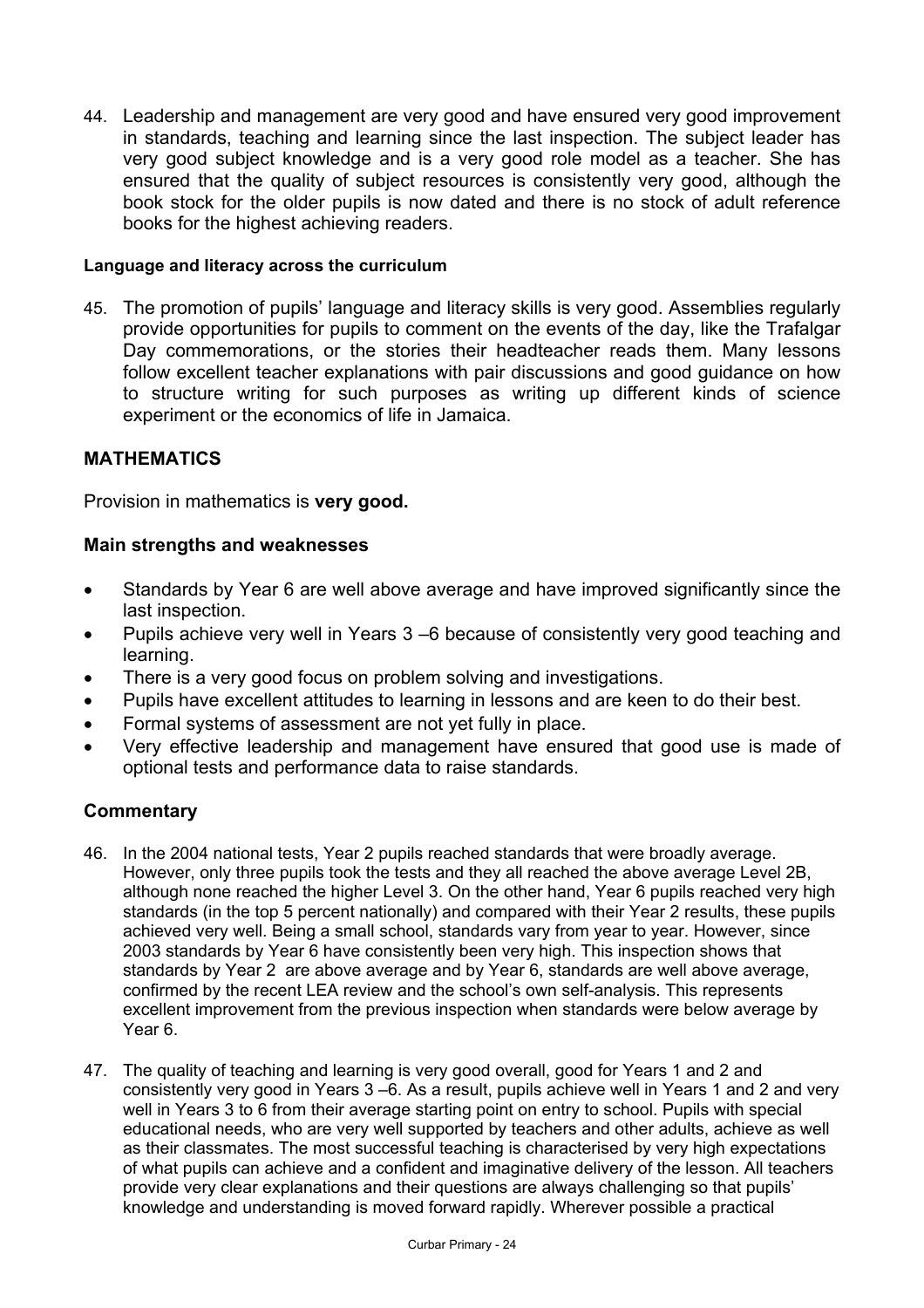approach is used with very good use of the interactive whiteboard and visual aids to enrich pupils' learning. In turn, this captures pupils' interests and enthusiasm for learning and they behave very well. For example, in a good Years 1 and 2 lesson, pupils were effectively challenged to take away 35 from 200, arriving at their answers using a Jumping Jack, number snake or number line. In a very good Years 5 and 6 lesson, pupils calculated accurate distances between various places, entering their results in a chart. They then used other variables such as fuel consumption, and the cost of bridge toll charges to calculate the most efficient route by car.

- 48. Problem solving and investigations feature strongly in nearly all lessons. Pupils are positively encouraged to explore as many different approaches to solving problems as they can and explain their working out using the correct mathematical vocabulary. For example, by Year 2 pupils have established secure links between the meanings of word equations and mathematical notation and by Year 6 pupils estimate accurately, measure, record and analyse mathematical data with precision. Pupils learn from their mistakes in lessons, when the teacher makes very good use of their errors as teaching points to significantly improve their numeracy skills by accurately solving practical everyday problems. Because teachers have excellent supportive relationships with pupils and lessons are always meaningful with varied activities, attitudes to learning are excellent. As a result pupils are extremely well motivated and show a keen desire to do their best. This impacts very positively on learning and achievement.
- 49. Teachers and support staff make very good use of their thorough knowledge of pupils to move learning forward in lessons. Although challenging whole school targets, based on very good use of performance data are set for raising standards in mathematics, individual pupil targets are not yet set and reports to parents do not record the National Curriculum levels pupils have reached or are likely to reach. As a result, pupils and parents do not have a very clear idea of how well pupils are achieving. Nevertheless, the lack of such formal systems of assessment has had virtually no impact on the standards pupils reach.
- 50. The headteacher, who co-ordinates the subject very effectively makes very good use of performance data and optional test results in planning the next stage of learning. For example, in a very good Years 3 and 4 lesson, pupils' ability to handle data was identified as an area of weakness. As a result, the headteacher used data collected by pupils from their class trip to Sheffield as a basis for constructing and interpreting graphs, making excellent use of the interactive whiteboard to record information. Consequently, pupils reached standards well above expectations in data handling showing excellent improvement in their skills and understanding of handling data in a short period of time. The co-ordinator has monitored the subject very effectively over the last two years. Furthermore, additional opportunities for enrichment have been provided through, for example, booster classes held after school and pupils' participation in the Derbyshire Mathematics Challenge.

#### **Mathematics across the curriculum**

51. Very good opportunities are provided for pupils to use their mathematical skills in other subjects in an informal way in addition to planned provision. The use of ICT to support mathematics has greatly improved since the last inspection and there are some good examples of pupils producing well-presented graphs to record results of experiments in science and investigations in mathematics with a sharp focus on drawing accurate conclusions.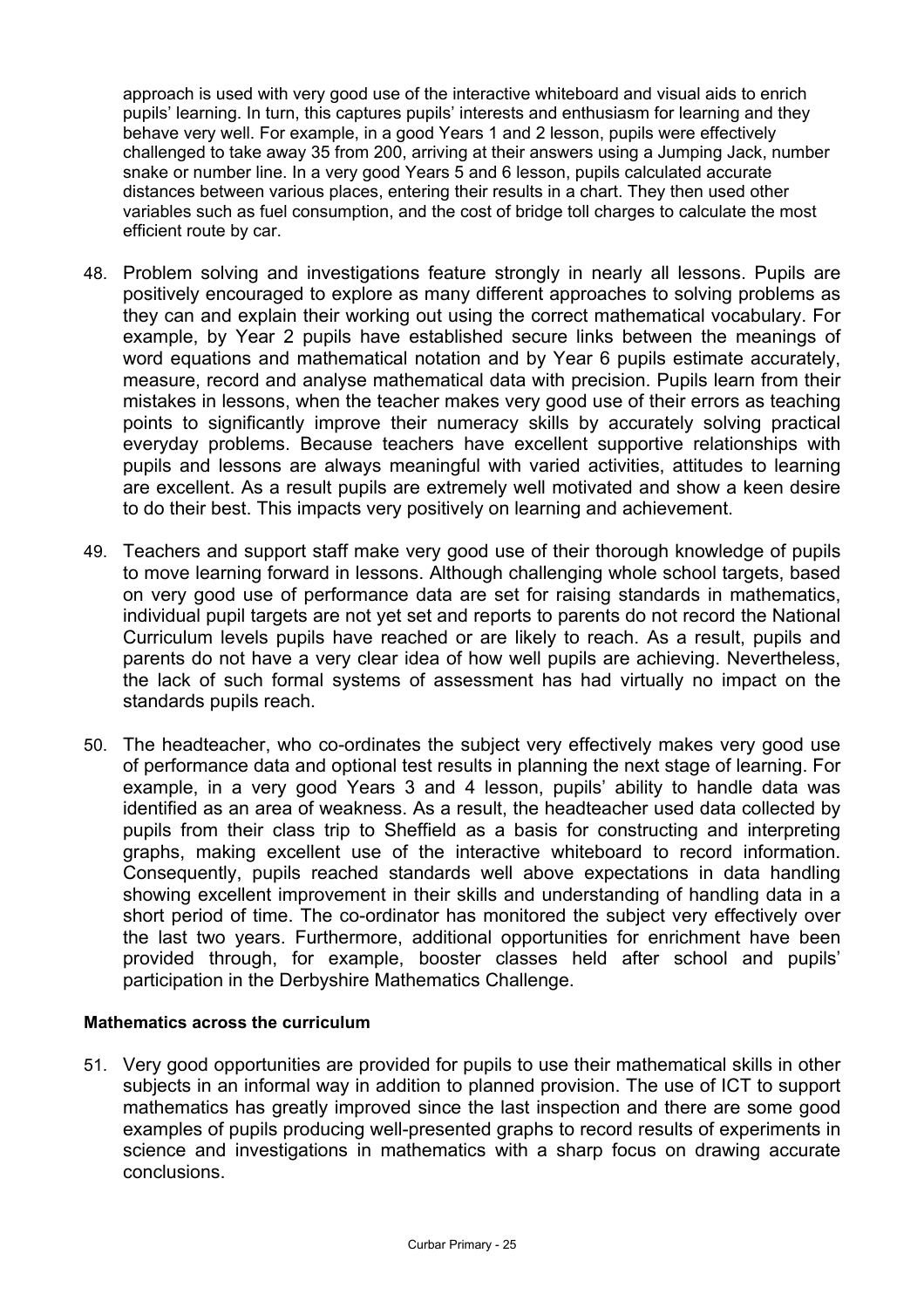## **SCIENCE**

Provision in science is **very good.**

### **Main strengths and weaknesses**

- There has been excellent improvement in standards since the previous inspection, which in Year 6 are now very high.
- Pupils' achievements overall are very good because teaching is very good.
- Teachers make very good use of their knowledge of pupils to improve learning, although formal systems of assessment are not fully in place.
- There has been very good improvement to the curriculum with excellent opportunities for enriching learning.
- Pupils enjoy science and have very good attitudes to their learning.
- Leadership of the subject is very good and has led to significant improvements in teaching and the curriculum.

### **Commentary**

- 52. In the 2004 teacher assessments, Year 2 pupils reached very high standards at Level 2 but well below average standards at the higher Level 3. However only three pupils took the tests. Nevertheless, Year 6 pupils reached very high standards (in the top 5 percent nationally) and compared with their Year 2 assessments, these pupils achieved very well. As this is a small school, standards vary from year to year. However, since 2003 standards by Year 6 have consistently been very high. This inspection shows that standards by Year 2 are above average and by Year 6, standards are very high (in the top 5 percent nationally), confirmed by the recent LEA review and the school's own self-analysis. This represents excellent improvement since 2002 and from the previous inspection when standards were below average by Year 6.
- 53. Evidence from lessons seen and from pupils' work shows that Years 1 and 2 pupils are achieving well, and by Year 6 pupils are achieving exceptionally well. This is mainly due to good teaching in Years 1 and 2 and very good, with sometimes excellent teaching, in Years 3 to 6. All teachers have very good subject knowledge and they specify clear learning objectives at the beginning of lessons, which they carefully review with pupils at the end of lessons. They have high expectations for learning, constantly challenging pupils' scientific thinking. For example, in an excellent Years 5 and 6 lesson, on separating mixtures, pupils were challenged to discuss reasons for separating a mixture of dirty water in different ways and the teacher asked them to think about the properties of bark and paper clips that would determine the most efficient means of separation. At the same time pupils were cautioned about the dangers of handling contaminated water and much discussion ensued about the mechanisms of water treatment plants, water shortages and their effects on Artesian wells, particularly in inner city areas with dense housing. Teachers promote literacy very effectively as pupils develops speaking and listening skills through discussion on such topics as the causes of gum disease, learn the meaning of scientific vocabulary, write up investigations scientifically and produce extended pieces of writing on scientific topics such as the earth in space and phases of the moon. Numeracy is also very effectively promoted as pupils record their results from investigations in tables and graphs and develop their use of standard measures, for example, in recording temperature change and distances travelled as a result of the action of forces on an object. Teachers have recently been trained in the use of ICT and interactive whiteboards to support teaching and learning. As a result ICT is used effectively to support teaching and learning. For example, Years 5 and 6 have used a digital microscope to show bacterial growth and in a Years 3 and 4 lesson, pupils used a *BBC* science website to research teeth. In the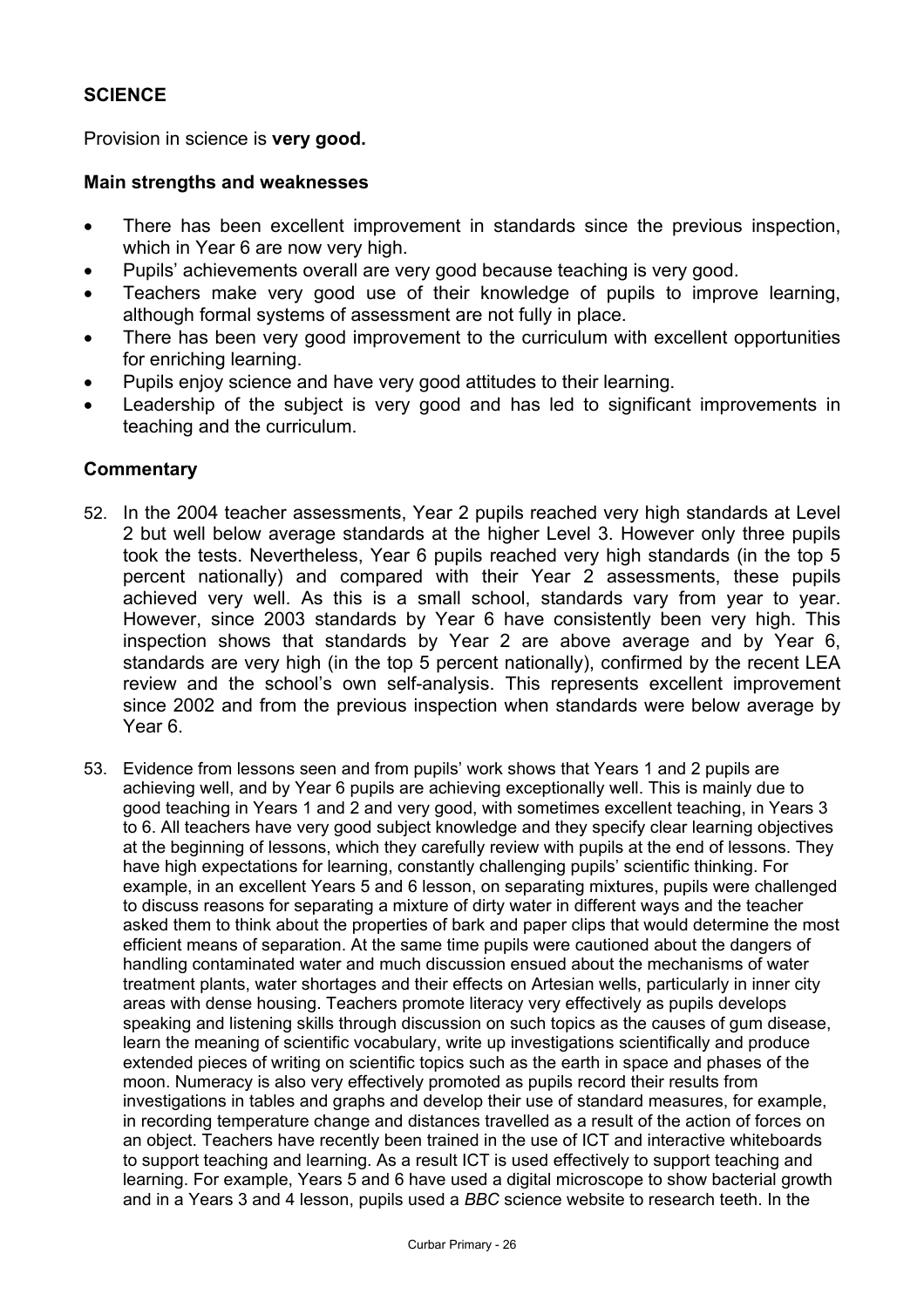same lesson, the teacher made very good use of the interactive whiteboard and a CD-Rom to show pupils the structure of the teeth, promoting their use of technical vocabulary; *enamel*, *dentine* and *pulp*, very effectively.

- 54. Some good assessment procedures are in place, which are used for planning the next stage of learning, such as the evaluation of lessons objectives at the end of lessons and very good use of ongoing assessment in lessons to move pupils' learning forward. However, pupils do not have individual science targets, to further their understanding of how to improve their work and reports to parents do not show what National Curriculum Level pupils have reached and are currently working towards. Nevertheless, teachers use their very good knowledge of pupils very effectively to move their learning forward in lessons, which has led to very good improvement in standards and very good achievement overall.
- 55. A strong emphasis on scientific investigations ensures that pupils achieve well in all areas of science and has led to higher standards over the last three years. Pupils develop secure skills of observation and scientific recording. They form their own hypotheses and test these out methodically. There has been very good improvement to the curriculum with excellent opportunities for enriching learning. Pupils enjoy science because they have excellent opportunities for investigations and excellent opportunities to extend their learning, through for example, booster classes after school and through an excellent partnership with the Peak Park Authority. Through this partnership, pupils in Years 5 and 6 have carried out investigative work on a marshland habitat containing endangered species: the brook lamprey, the water vole, the great crested newt and the harvest mouse. As a result of their work, the Peak Park Authority will use pupils' findings to inform the community of the reasons for fencing off areas off specific areas to protect endangered species. Visitors from Longstone Edge Quarry have visited the school to talk about the effects of taking limestone along with fluorspar from quarries on the environment. These activities have made an excellent contribution to pupils' personal development as they deepen their awareness of the need to conserve their environment. Pupils in Years 4, 5 and 6 have also participated in science days in Buxton. As a result, they remain focused on their lessons activities. Teachers provide good opportunities for pupils to work together in small groups, which they do sensibly. Pupils show respect for staff and for each other, work safely in lessons and treat equipment properly.
- 56. The senior teacher provides very good co-ordination for the subject and has been instrumental in ensuring excellent improvement in science since the previous inspection, with a much improved curriculum and excellent opportunities to enrich pupils' learning experiences. She has systematically monitored teaching and learning and made very good use of monitoring outcomes, self–evaluation and performance data to support staff in raising standards.

## **INFORMATION AND COMMUNICATION TECHNOLOGY**

Provision in information and communication technology (ICT) is **satisfactory.**

### **Main strengths and weaknesses**

- Standards have risen since the previous inspection.
- Teachers are more confident in the use of ICT.
- New resources have been successfully introduced.
- Formal systems of assessment are not yet in place.

## **Commentary**

57. Standards in the range of pupils' work seen during the inspection were comparable with those found nationally at the end of Year 2 and Year 6. This indicates good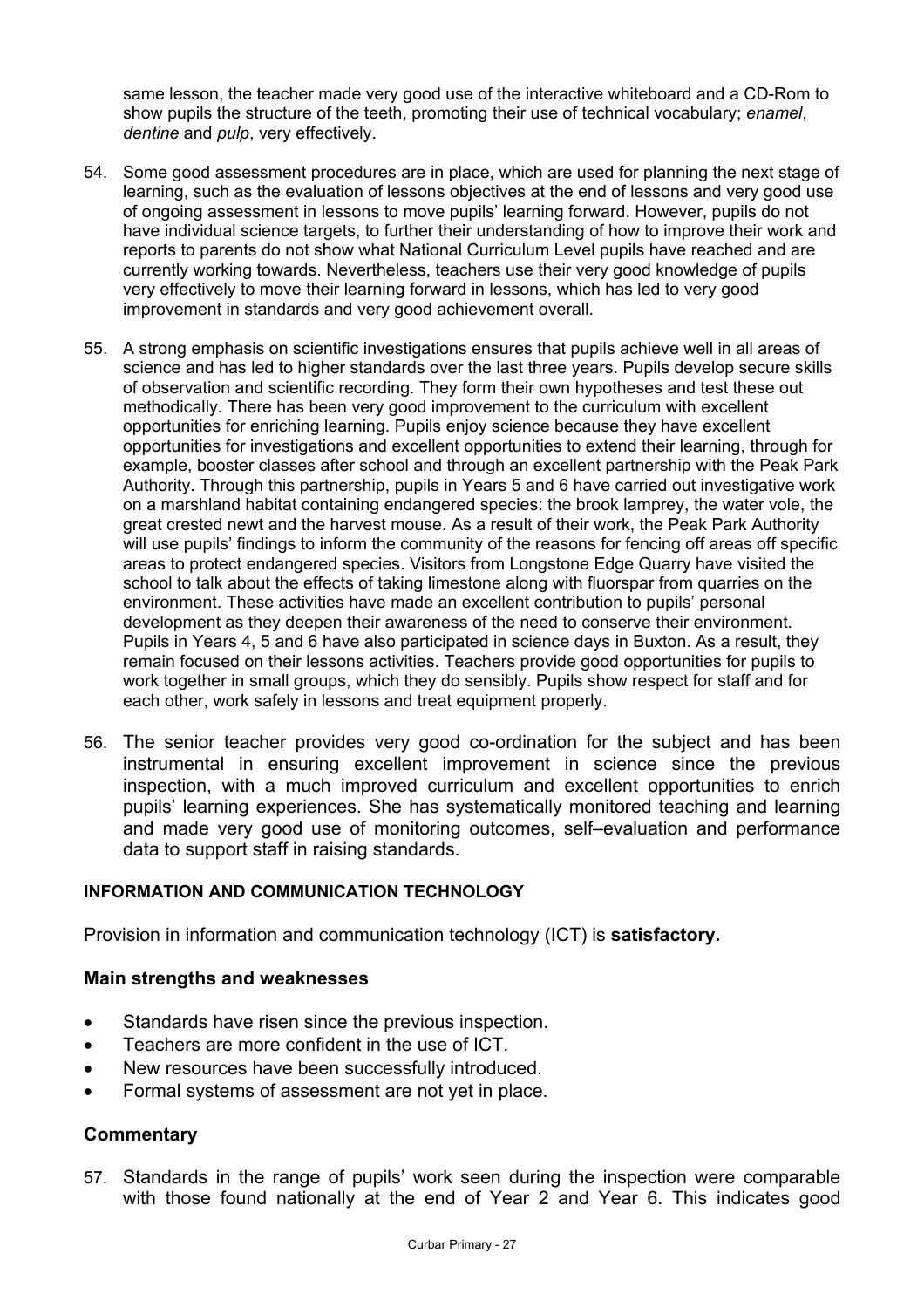improvement since the last inspection, where standards were judged to be below average. The improved range of hardware and software since the last inspection, and the greater availability of internet facilities, has enabled pupils to achieve satisfactorily in the work seen in using ICT tools to exchange and share information. For example, pupils in Years 1 and 2 use a paint program to create images of the story of the Island of Struay, which they have studied. Pupils in Years 5 and 6 create presentation slide shows to present their investigations of world religions in assemblies. They have used the internet to take part in an imaginative exchange of emails about their neighbourhoods with pupils in an inner city school in the docklands of London, a large proportion of whose pupils are from the local Bengali community. The greater range of software and the availability of the internet also enables pupils to use ICT to find things out, for example, by searching for information on CD-ROMs or on the internet. Younger pupils make progress in developing ideas and making things happen by programming robot toys to follow a route, whilst the oldest pupils use control programs to learn how mechanisms can be programmed to switch on and off automatically when given the right signal.

- 58. Teachers have improved their confidence in the use of ICT and as a result teaching is satisfactory and leads to satisfactory learning. Pupils remain focused on their activities and acquire appropriate knowledge and skills. Teachers have recently received training in ICT and now have satisfactory subject knowledge. The school recognises that this needs to be developed further in order to raise standards in ICT.
- 59. In the previous inspection, the development of planning for ICT within subjects was identified as a key issue. The school has successfully managed the introduction of the new hardware and software and the co-ordinator, who has been in post only in the current school year, provides satisfactory leadership and management with strong support from senior management and the LEA. For example, she has worked closely with the local specialist adviser on planning further improvements in provision. The school now has a sound policy on acceptable internet use, but pupils do not yet learn about the rules about permissible use of images and text from web sites. The school also recognises the need to develop further the curriculum. As yet, there is not a formal system of assessment by which pupils and their teachers can see how they are doing in relation to National Curriculum benchmarks and there is little evidence that enough is being done to develop pupils' skills in reviewing, modifying and evaluating work as it develops. For example, in checking whether the colours and typefaces they choose for a slide show are the most effective for the audience to whom it will be presented.

## **Information and communication technology across the curriculum**

60. Much evidence was seen during the inspection of very good use by teachers of the recently acquired interactive whiteboards and digital projectors to support pupils' learning across the curriculum and in assemblies. For example, an outstanding feature of an excellent geography lesson seen for Year 5 and 6 pupils was the teacher's use of the digital projector to make a dramatic presentation of a small number of very striking images and text slides. These brought home to pupils the stark contrast between developing countries with desperate water shortages and the relatively profligate amounts of water used by households in Britain to take baths and run washing machines. Pupils also use digital cameras and an interactive whiteboard to present their work to whole school assemblies.

## **HUMANITIES**

*Religious education was inspected in detail and is reported in full below. Geography and history were sampled*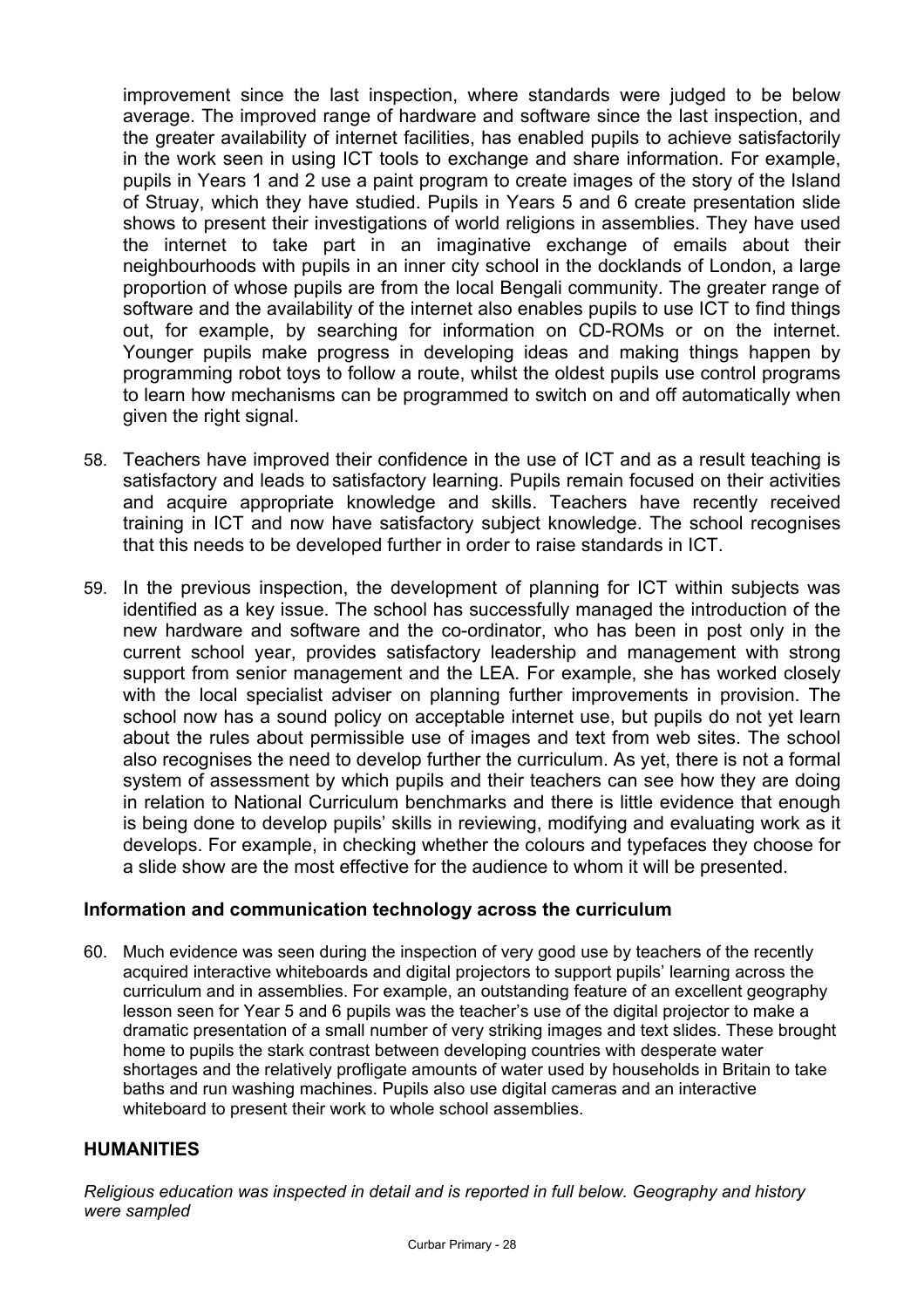- 61. In an excellent **geography** lesson seen, the teacher made very good use of the interactive whiteboard to present the Years 5 and 6 topic on water and water conservation. She used very well chosen images and key facts, such as a locked communal water tap in Africa and key facts about the comparative use of water in a domestic shower and bath to challenge pupils' thinking on the conservation issues involved. Numeracy was promoted very effectively as pupils calculated the amount of water consumed, rounding to the nearest litre. Very good use was made of a power point slide show to promote awareness of water deprivation. As a result of excellent teaching, pupils' learning and achievement were excellent, as they quickly gained an insight into issues of water and aid to third world countries. This also considerably enhanced pupils' moral awareness of the need for conserving water. Planning shows that in Years 1 and 2, pupils contrast their own locality with that of the seaside, identifying differences and similarities. They learn about the island of Struay, developing map reading skills as they record key locations. They understand that different types of clothing must be worn according to the seasons and weather changes. They also plan a route from school to the local park recording instructions. Literacy is very well promoted in geography. For example, pupils in Years 3 and 4 wrote down and learned old weather sayings such as, 'One swallow doesn't make a summer' and 'rain before seven, fine by eleven'. By Year 6, pupils know the differences between polar, tropical and temperate climates, they relate the Beaufort scale to wind conditions and produce a weather chart.
- 62. In a whole school assembly pupils learned about the **history** of Trafalgar and that this year we are celebrating the 200<sup>th</sup> anniversary of Nelson's victory over Napoleon. In their topic about ancient Rome, pupils in Years 1 and 2 recognise how vast the Roman Empire was from a map and they know that important Roman people had two houses. They made good use of the computer to see a mosaic of the Roman goddess Venus and they know that a volcano destroyed the ancient city of Pompeii. In their topic on the Victorians, pupils in Years 1 and 2 looked at the work of Florence Nightingale and gained insight into the life of Mary Seacole, a Black Jamaican nurse who worked in the Crimean war, which greatly enhanced their multicultural awareness. Pupils in Years 1 and 2 are developing a good sense of the passage of time, for example, as they compared clothes worn at the time of Samuel Pepys and clothes worn now. In their topic on Ancient Egypt, pupils in Years 3 and 4 know that Tutenkhamun was a young pharaoh. Literacy and numeracy are well promoted to support teaching and learning as pupils write down their names and various numbers using Ancient Egyptian hieroglyphics. Years 5 and 6 pupils have deepened their sense of chronology, for example, in knowing that the Tudor period began in 1485 when the Battle of Bosworth Field ended the Wars of the Roses. Good use is made of ICT to support teaching and learning as pupils write a letter to Sir Francis Drake using an old English font. This also effectively promotes literacy.

## **Religious Education**

Provision in religious education is **good.** 

#### **Main strengths and weaknesses**

- Very good links have been established with the local Christian churches.
- There is a good focus on teaching world religions, which considerably enhances pupils' multi-cultural awareness.
- Pupils have a good understanding of the effect of religious teaching and worship on everyday life.
- There are no formal assessment procedures in place.
- The co-ordinator provides good leadership and management.

#### **Commentary**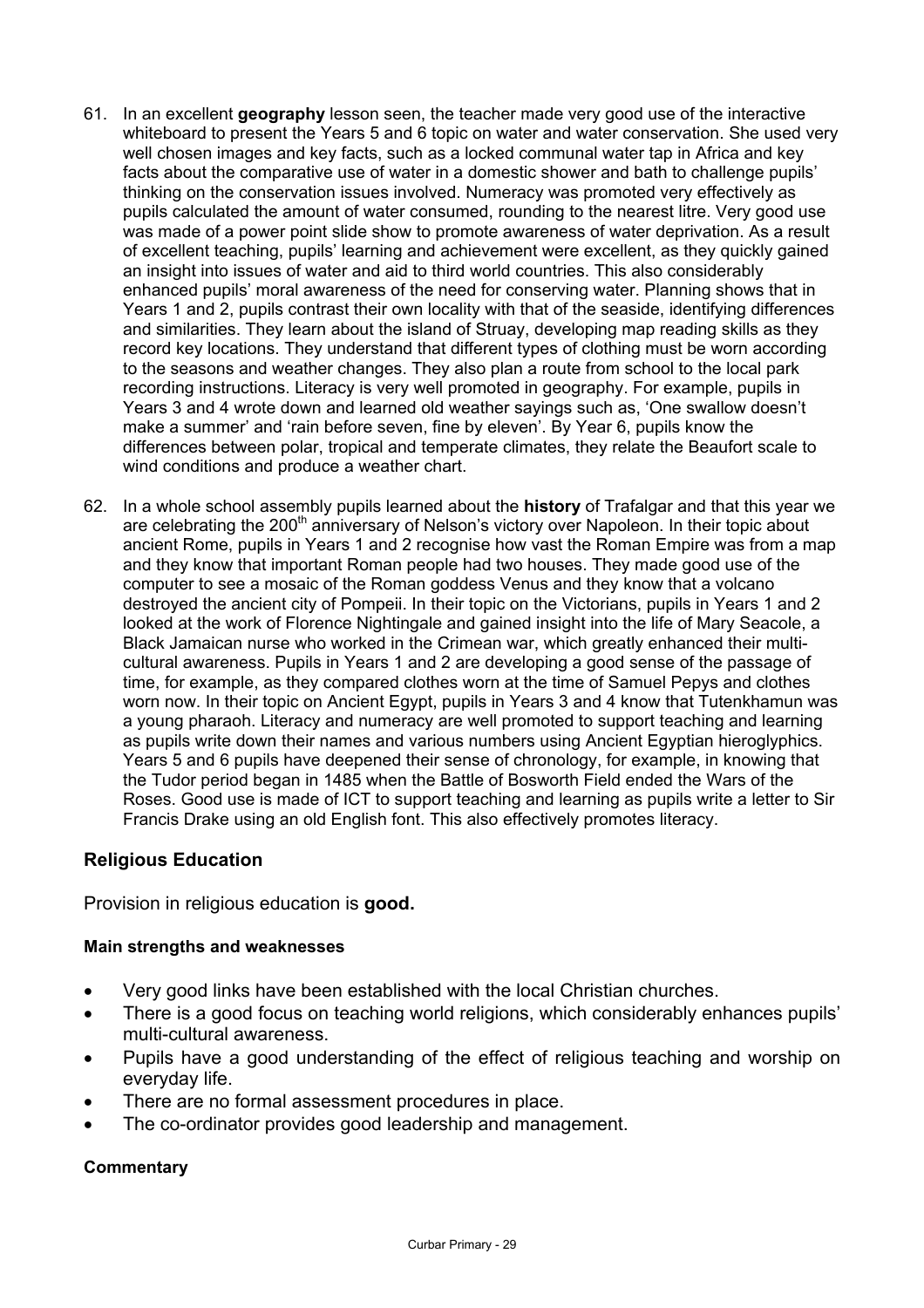- 63. Standards in religious education are in line with the expectations in the Derbyshire Agreed Syllabus in Years 1 and 2 and above expectations in Years 3 to 6. This represents good improvement in standards since the previous inspection, which were then judged to be average. From the evidence of sampling work, talking to pupils and observing lessons, teaching, learning and pupils' achievement are good overall: they are satisfactory in Years 1 and 2 and good in Years 3 to 6.
- 64. Pupils in Years 1 and 2 have a satisfactory knowledge of Christianity. They know the familiar stories of the Old Testament, such as the story of Moses and they understand the meanings of the stories of the New Testament, such as the parable of The Lost Sheep. Pupils know the major Christian festivals and their importance in the life of the church. By Year 6, pupils define religion in terms of a belief in God and methods of worship. They have deepened their understanding of Christianity and understand its main teachings such as the mystery of the Trinity, its rites of passage, such as the celebration of marriage and Baptism, and its signs and symbols, such as the advent candle. The local Anglican church and Methodist college are used regularly to enrich the teaching of and celebrate Christianity. Pupils take part in various Christian festivals, such as Harvest Festival and Christmas Carol services, celebrating through music, prayer and worship. Pupils also know the differences and similarities between other world religions. For example, they understand that Muslims believe that Allah, who created the world, is loving and the source of peace. They know the Hindu story of Rama and Sita and they learn that it is important to respect other religious traditions. They know that most world religions have a holy book and that the Qu'ran, the Bible, the Torah and Guru Granth Sahib are equally sacred to Muslims, Christians, Jews and Sikhs alike.
- 65. Teaching is good overall, with satisfactory teaching in Years 1 and 2 and some very good or better teaching in Years 3 to 6. In an excellent lesson seen pupils learned about the importance of helping others as the teacher challenged them to decide what constitutes good neighbourliness, as they considered the New Testament story of The Good Samaritan. Excellent links were made to the work of Bob Geldof and water aid in Africa, as an example of being a good neighbour and pupils learned quickly that decisions to be a good neighbour or otherwise are made based on beliefs and values which people hold. Where teaching is good, expectations for learning are high, and lessons proceed at a brisk and lively pace. Where teaching is satisfactory the pace of lessons sometimes slows, so that some pupils become distracted from learning. All teachers maintain very good relationships with pupils and promote literacy skills well, by providing many opportunities for discussion and good opportunities to extend writing. For example, In a Year 1 and 2 lesson, pupils read Bible stories aloud together, made notes and then compared these with notes made by other pupils. In Years 5 and 6, pupils write their own religious education books and produce an index to show the contents.
- 66. There are no formal systems of assessment in place, although teachers use their good knowledge of pupils to move their learning forward. The co-ordinator provides good support for teachers with improved planning and better resources and provides a good model for the development of teaching through her own very good teaching. The coordinator monitors other teachers planning, and intends to observe lessons to enable her to have an overview of standards and the strengths and weaknesses in teaching.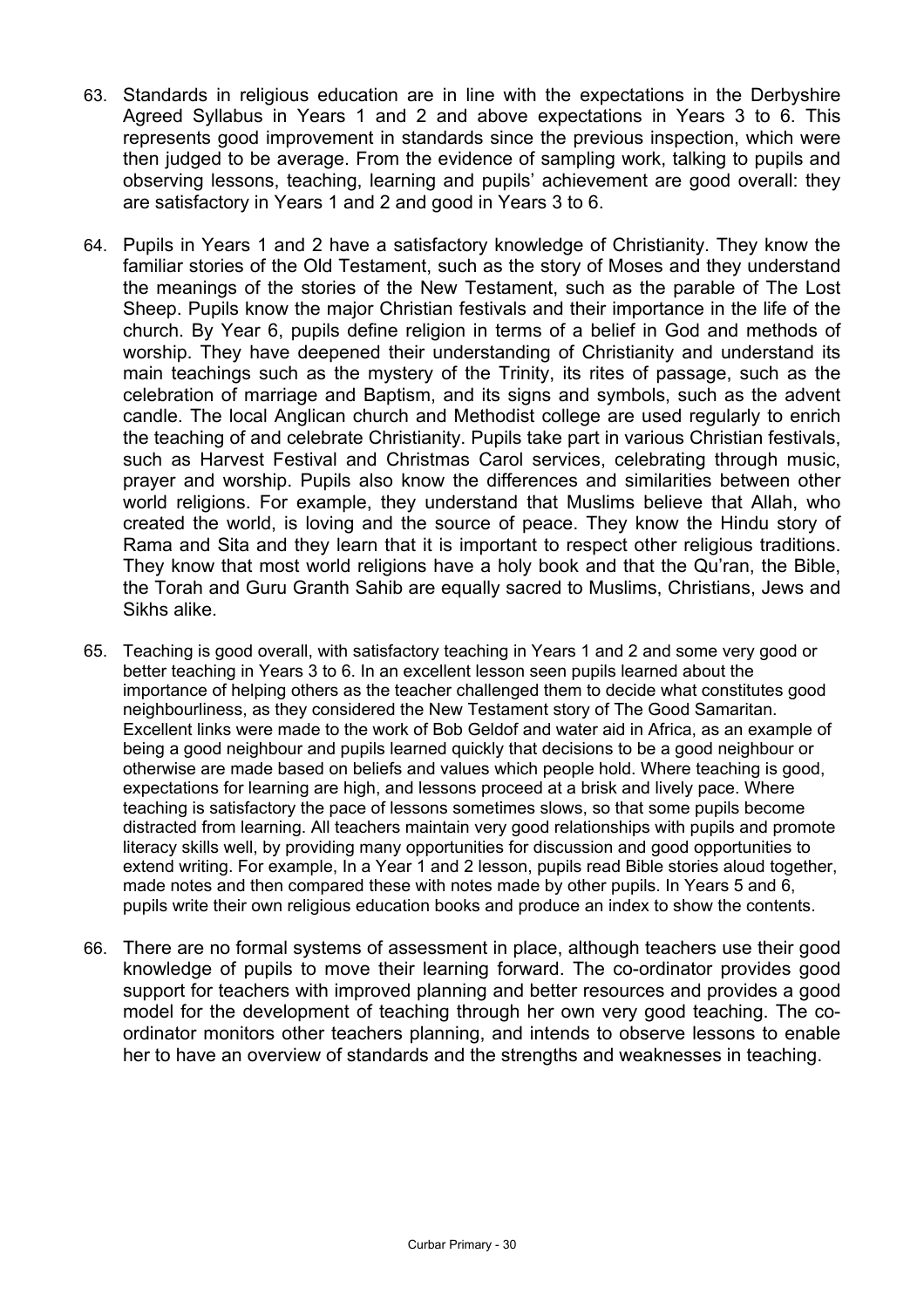### **CREATIVE, AESTHETIC, PRACTICAL AND PHYSICAL SUBJECTS**

*All these subjects were sampled, as not enough teaching was seen to enable secure provision judgements to be made.* 

- 67. In **art and design**, evidence suggests that standards overall are above those usually found nationally, although there is little indication of three dimensional work of as good quality as the best work in painting and mixed media. Very good quality work was seen by pupils in Year 3 and 4. Following an exciting visit to Sheffield, they had developed very striking and well designed banners advertising the city through vivid iconic images using such symbols as stylised cogwheels and flowers. The quality of their designs was much enhanced by the tryout images their teacher had encouraged them to do on smaller scale paper. Planning records indicate that the school follows nationally recommended approaches, and uses studies in history and other subjects as a starting point for work in a good range of materials and media, including textile printing and computer graphics. There is some evidence that pupils use sketchbooks in some years to develop their work to a higher standard, but they are not used consistently enough. This is reflected in the sometimes uneven rate of progress shown in pupils' work over the time they are in the school.
- 68. Evidence seen in **design and technology** included work above standards found nationally done by Year 6 pupils on a visit to an industrial museum. They had completed models powered by a variety of mechanisms, including electric motors and wind-up pulleys, around the theme of a lifeboat station, as part of a Design and Technology Challenge day. The school has won local competitions in this challenge in recent years. Year 2 pupils had designed and made improvised musical instruments and finished them to a standard above that usually found for this age group. They had also designed and made paper puppets with moving arms. Little evidence was found of the expected processes of systematic documentation and evaluation which are part of national requirements for the subject. The school now follows the nationally recommended curricular plans, which is good improvement since the last inspection.
- 69. The standards of **music** seen in assemblies, extra curricular activities and in part of a lesson during the inspection were above those found nationally. Standards of partsinging in Years 3 to 6 and of instrumental playing seen in the extra-curricular school orchestra are high. The Year 3 to 6 pupils in a shared music lesson gave as polished a performance of a fast-paced syncopated song as if they were an experienced school choir. During the inspection, the orchestra ensemble included a xylophone, two glockenspiels, a double bass, five recorders, a violin, and a guitarist, ably and enthusiastically led and accompanied by the head teacher on guitar. Their playing showed very good attention to rhythm and tuning. They played in a wide range of musical styles, including American Rock and Roll, Caribbean Calypso and Scottish and Chinese folk traditions. Music makes an important contribution to the school's ethos and continues to make a strong contribution to the local community, as noted in the previous inspection. The exceptionally good range of instrumental tuition available on a paid extra curricular basis provides very well for gifted and talented pupils, and further fosters the enthusiasm for music in the school. A high proportion of the pupils opt for extra curricular instrumental tuition. Since the last inspection, curricular plans have been improved by the adoption of good quality commercial teaching plans which cover national requirements well.
- 70. Standards of **physical education** seen in an outdoor games lesson for Years 3 to 6 during the inspection were comparable with those found nationally. Pupils showed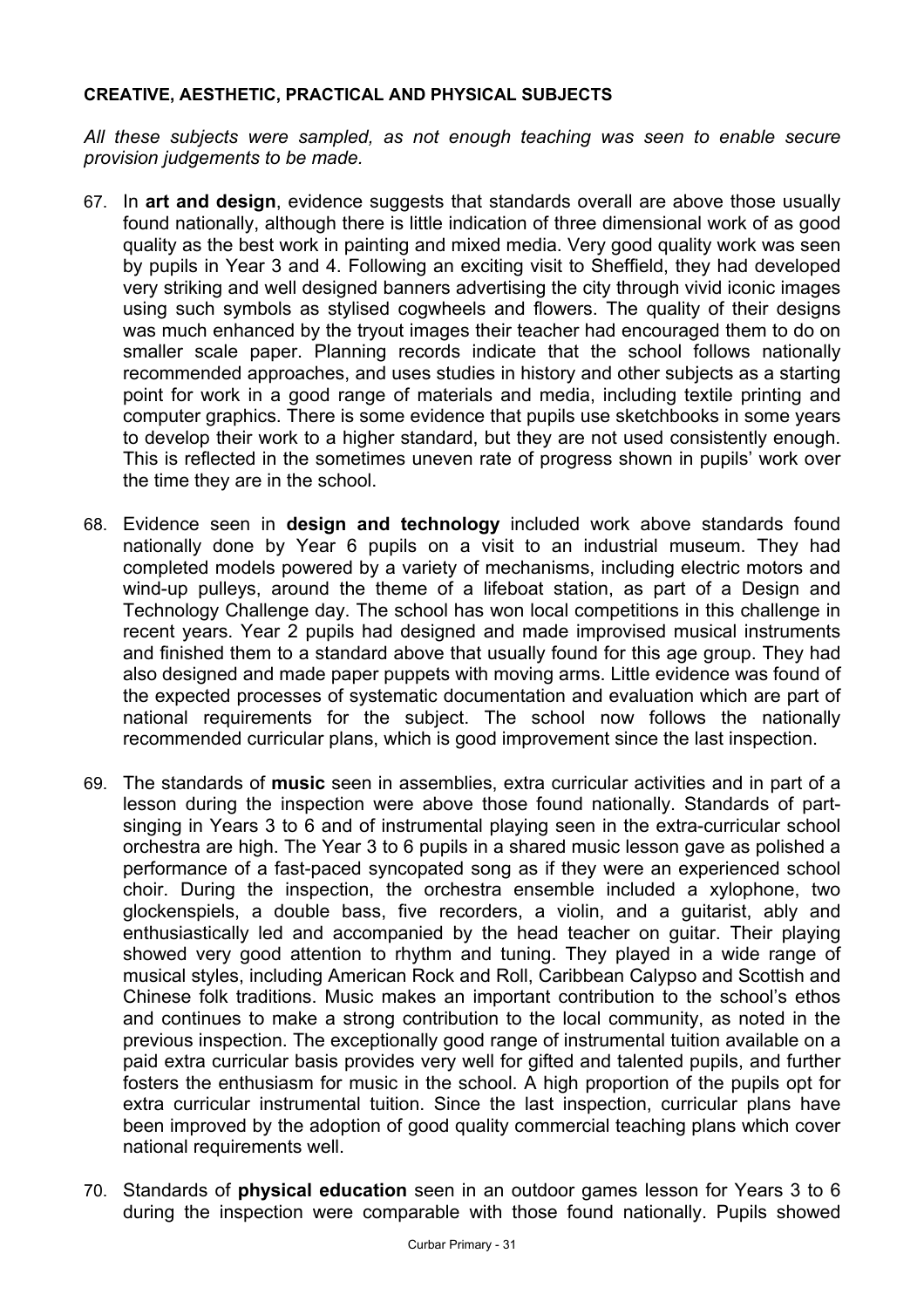sound knowledge of warm-up routines and of the rules and appropriate batting, bowling and catching techniques for rounders. They enjoyed their game and were supportive of each other's efforts as team members. Teachers provided appropriate extra challenge for gifted and talented pupils by dividing the large group into two sets of competing teams for pupils with comparable levels of achievement. They ensured pupils paced themselves well and played within the rules. More opportunities could have been used to coach individuals and encourage higher achievers to help develop the skills of less confident classmates. The recent addition of a climbing wall as part of the playground, funded by parental fundraising, has improved the range of physical education challenges available since the last inspection. The limitations in the school's accommodation, particularly the limited opportunities for apparatus-based gymnastics in the nearby village hall, continue to limit more rapid progress, particularly for younger pupils who do not take part in outdoor field lessons. Despite the small size of the school, it fields two successful teams for each local football and netball event.

## **PERSONAL, SOCIAL AND HEALTH EDUCATION AND CITIZENSHIP**

#### *This subject was sampled*

71. Personal, social and health education (PSHE) is taught in discrete lessons but also permeates strongly throughout the school's work. In lessons, pupils are encouraged to reflect on their own actions and consequences. In Years 1 and 2 pupils learn about healthy eating, they learn to be part of the community by taking turns, sharing and helping others. For pupils in Years 3 to 6 the PSHE programme helps to prepare pupils for adult life by giving them greater responsibility within school. For example, Years 5 and 6 pupils designed and made a garden for all pupils and they ensure that younger pupils treat it properly. In a conservation project with the Peak Park Authority, pupils made bird boxes placing them around the school to encourage wild life. They also furthered their understanding of the need for conservation through their work with endangered species on Calver marshland. Pupils also support a number of charities such as the Tsunami Appeal, Comic Relief and the Meningitis Trust. The strong links with the Anglican church and Methodist college, promote Christian values so that pupils show kindness and consideration towards others and assemblies promote an understanding and acceptance of different beliefs. Adults provide excellent role models for pupils and the strong emphasis on inclusion promotes the acceptance of differences in others.